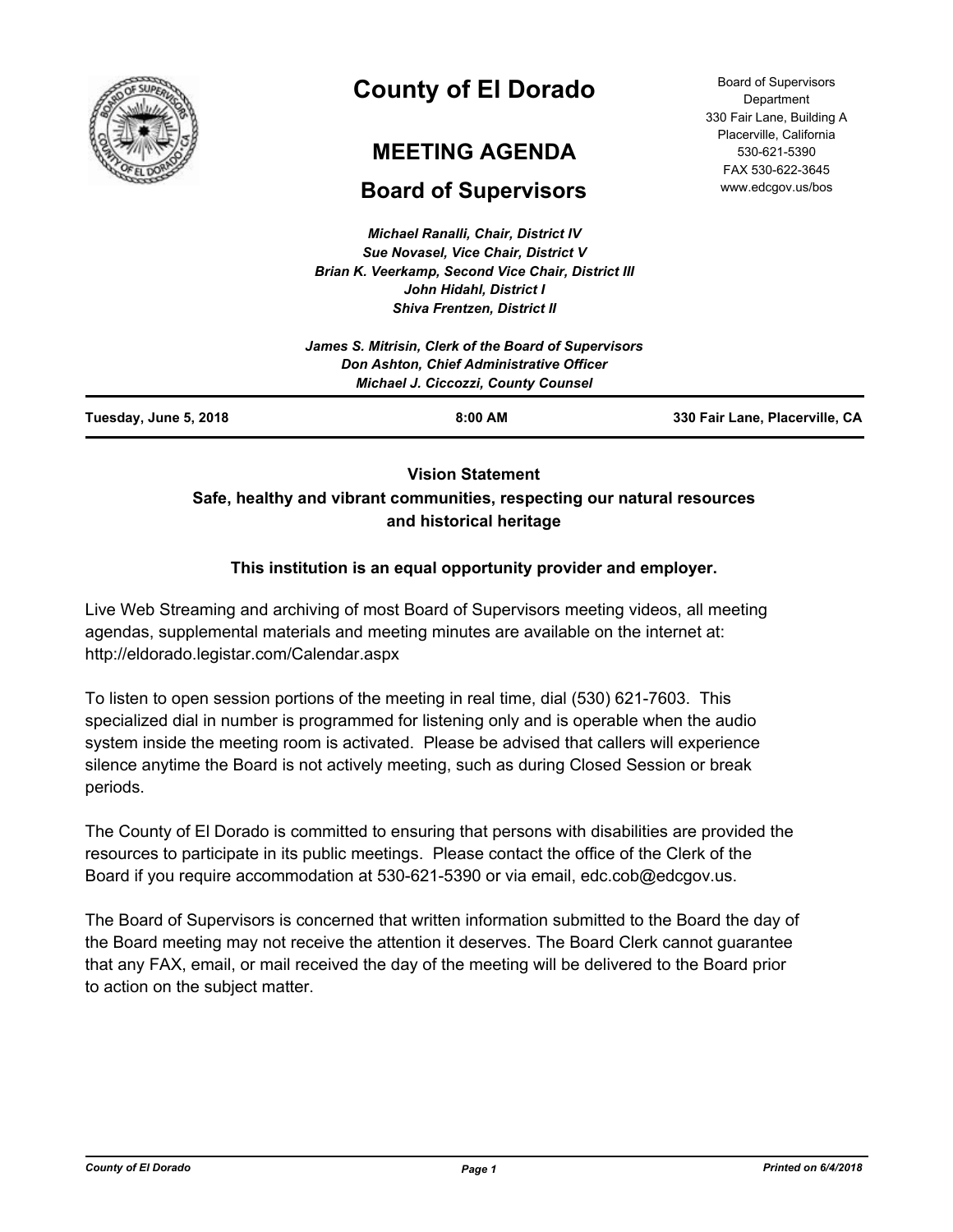The Board meets simultaneously as the Board of Supervisors and the Board of Directors of the Air Quality Management District, In-Home Supportive Services, Public Housing Authority, Redevelopment Agency and other Special Districts.

For Purposes of the Brown Act § 54954.2 (a), the numbered items on this Agenda give a brief description of each item of business to be transacted or discussed. Recommendations of the staff, as shown, do not prevent the Board from taking other action.

Materials related to an item on this Agenda submitted to the Board of Supervisors after distribution of the agenda packet are available for inspection during normal business hours in the public viewing packet located in Building A, 330 Fair Lane, Placerville or in the Board Clerk's Office located at the same address. Such documents are also available on the Board of Supervisors' Meeting Agenda webpage subject to staff's ability to post the documents before the meeting.

## **PROTOCOLS FOR PUBLIC COMMENT**

Public comment will be received at designated periods as called by the Board Chair.

Public comment on items scheduled for Closed Session will be received before the Board recesses to Closed Session.

Except with the consent of the Board, individuals shall be allowed to speak to an item only once.

On December 5, 2017 the Board adopted the following protocol relative to public comment periods:

Time for public input will be provided at every Board of Supervisors meeting. Individuals will have three minutes to address the Board. Individuals authorized by organizations will have three minutes to present organizational positions and perspectives and may request additional time, up to five minutes. At the discretion of the Board, time to speak by any individual may be extended.

A total of 20 minutes will be allocated for public comment during Open Forum and for each agenda item to be discussed. Public comment on certain agenda items designated and approved by the Board may be treated differently with specific time limits per speaker or a limit on the total amount of time designated for public comment. It is the intent of the Board that quasi-judicial matters have additional flexibility depending upon the nature of the issue.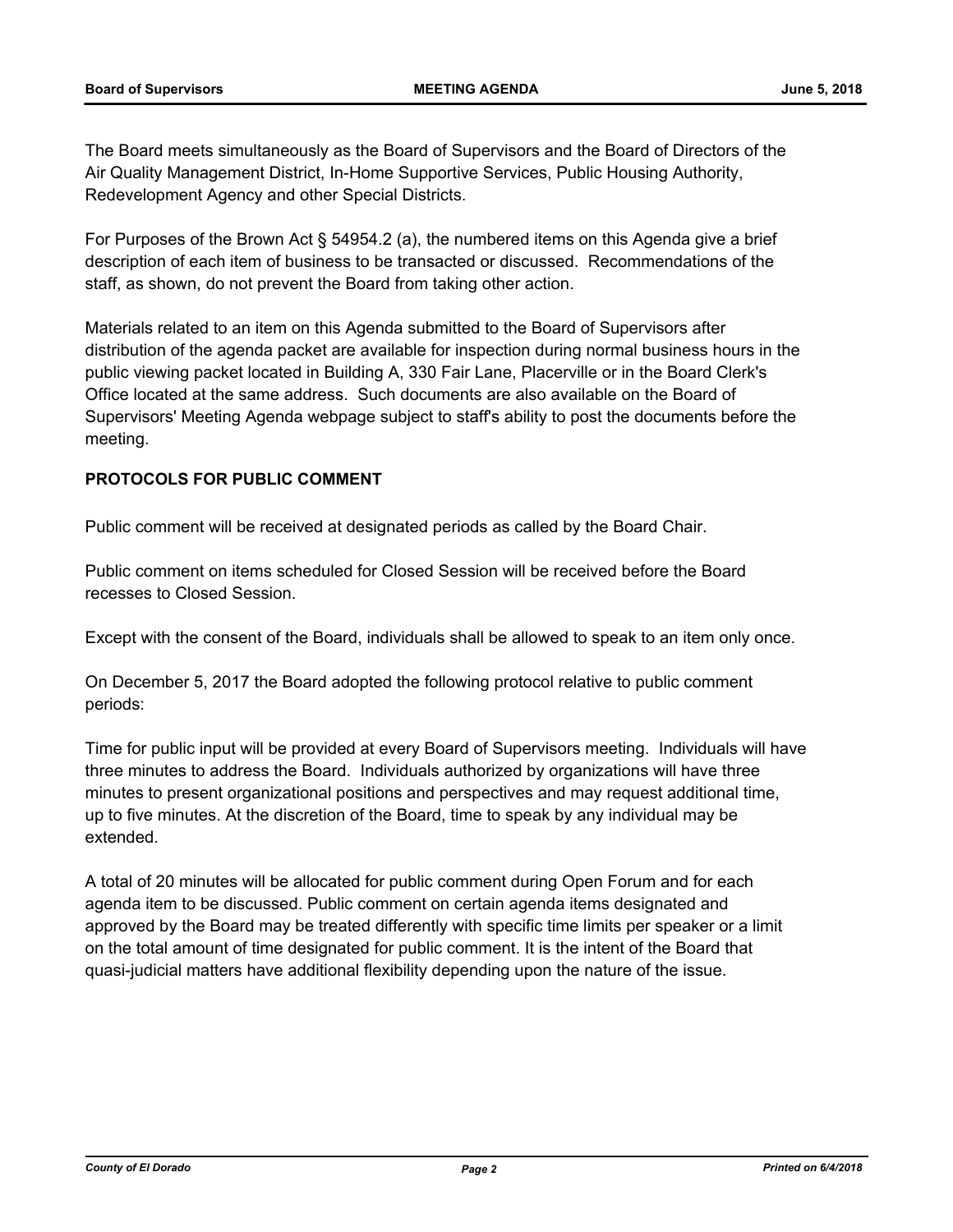Individual Board members may ask clarifying questions but will not engage in substantive dialogue with persons providing input to the Board.

If a person providing input to the Board creates a disruption by refusing to follow Board guidelines, the Chair of the Board may take the following actions.

Step 1. Request the person adhere to Board guidelines. If the person refuses, the Chair may ask the Clerk to turn off the speaker's microphone.

Step 2. If the disruption continues, the Chair may order a recess of the Board meeting.

Step 3. If the disruption continues, the Chair may order the removal of the person from the Board meeting.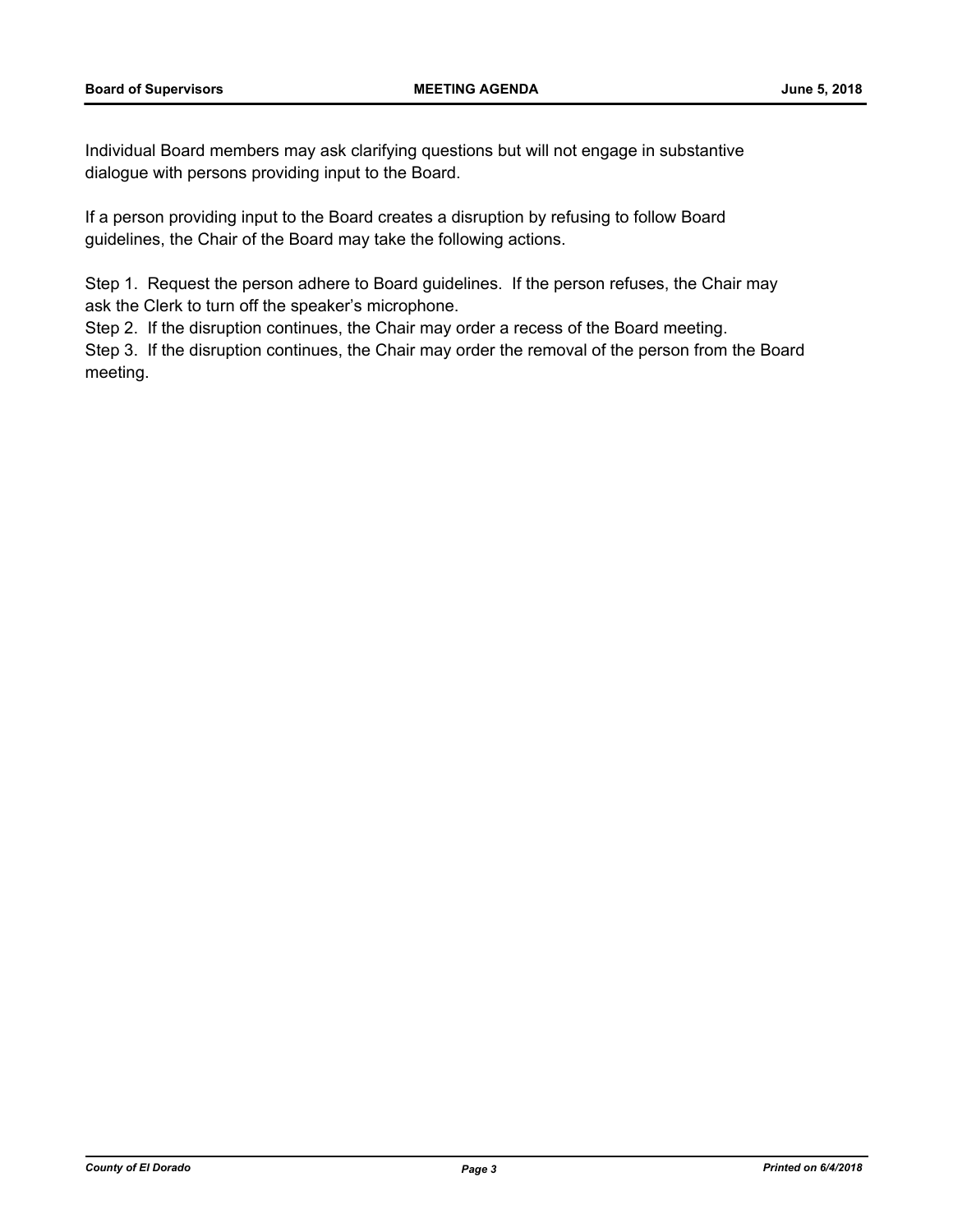### **8:00 A.M. - CALL TO ORDER AND RECESS TO CLOSED SESSION**

#### **9:00 A.M. - RECONVENE TO OPEN SESSION AND CLOSED SESSION REPORTS**

#### **INVOCATION AND PLEDGE OF ALLEGIANCE TO THE FLAG**

#### **ADOPTION OF THE AGENDA AND APPROVAL OF CONSENT CALENDAR**

The Board may make any necessary additions, deletions or corrections to the agenda including moving items to or from the Consent Calendar and adopt the agenda and the Consent Calendar with one single vote. A Board member may request an item be removed from the Consent Calendar for discussion and separate Board action. At the appropriate time as called by the Board Chair, members of the public may make a comment on matters on the Consent Calendar prior to Board action.

#### **OPEN FORUM**

Open Forum is an opportunity for members of the public to address the Board of Supervisors on subject matter that is not on their meeting agenda and within their jurisdiction. Public comments during Open Forum are limited to three minutes per person. Individuals authorized by organizations will have three minutes to present organizational positions and perspectives and may request additional time, up to five minutes. The total amount of time reserved for Open Forum is 20 Minutes.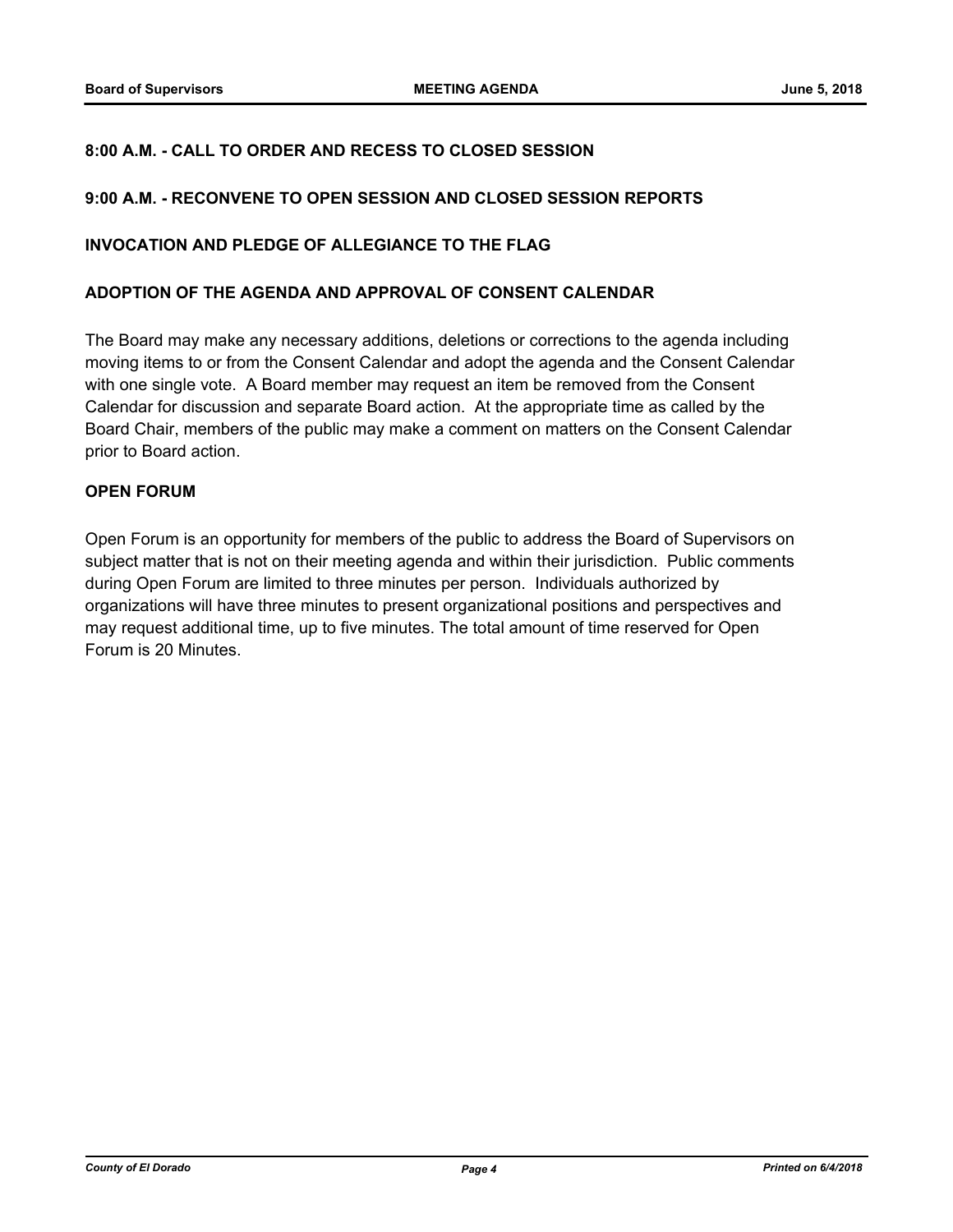#### **CONSENT CALENDAR**

**1.** [18-0891](http://eldorado.legistar.com/gateway.aspx?m=l&id=/matter.aspx?key=24238) Clerk of the Board recommending the Board approve the Minutes from the regular meeting of the Board of Supervisors of May 22, 2018.

#### **GENERAL GOVERNMENT - CONSENT ITEMS**

**2.** [18-0805](http://eldorado.legistar.com/gateway.aspx?m=l&id=/matter.aspx?key=24152) Chief Administrative Office, Facilities Division, recommending the Board authorize the Purchasing Agent to sign Amendment II to Agreement for Services 273-S1511 with Architectural Nexus, Inc. to provide architectural and construction support services for the A & B Government Center renovation project extending the term to December 31, 2018. There are no changes to rates or total compensation.

**FUNDING:** Accumulated Capital Outlay Fund.

**3.** [18-0810](http://eldorado.legistar.com/gateway.aspx?m=l&id=/matter.aspx?key=24157) Chief Administrative Office, Facilities Division, recommending the Board consider the following:

> 1) Make findings pursuant to Article II, Section 210b(6) of the El Dorado County Charter that the ongoing aggregate of work to be performed is not sufficient to warrant the addition of permanent staff; and 2) Authorize the Purchasing Agent to sign Agreement for Services 2985 with Capital Engineering Consultants, Inc., to provide commissioning services as related to the Public Safety Facility Project for a not-to-exceed amount of \$111,550 and a term of three years.

**FUNDING:** Public Safety Facility Project Budget. (General Fund)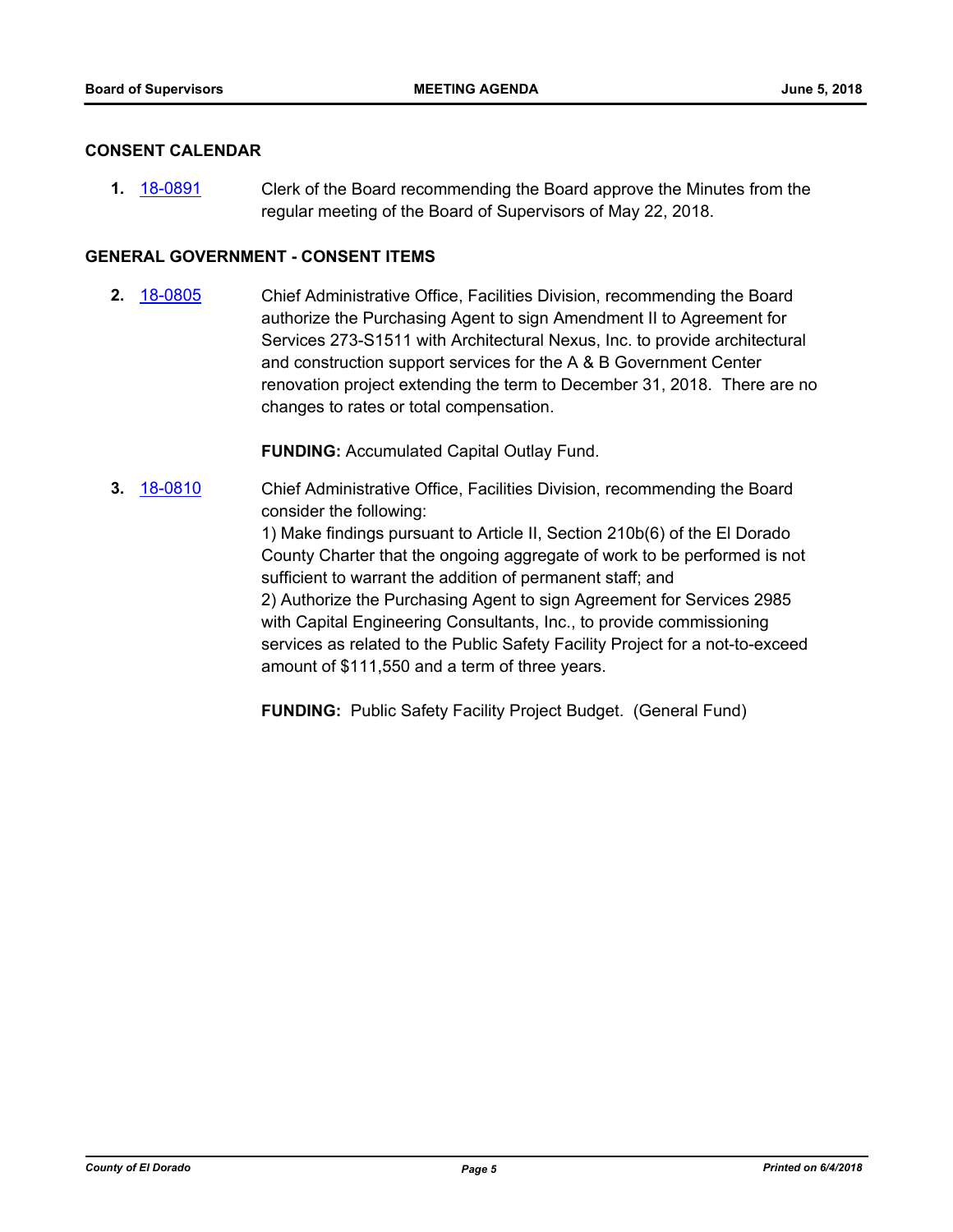**4.** [18-0846](http://eldorado.legistar.com/gateway.aspx?m=l&id=/matter.aspx?key=24193) Chief Administrative Office, Facilities Division, recommending the Board consider the following:

> 1) Approve and authorize the Chair to sign Facility Use Agreement 203-O1810 with Vintage Grace for the use of fifteen (15) parking spaces for overflow parking at the Senior Center located at 990 Lassen Way, El Dorado Hills, for the period of June 5, 2018 through June 30, 2021 at no charge;

2) Authorize the County Contract Administrator to exercise the option(s) for additional terms, if determined to be in the best interest of the County; 3) Authorize the Purchasing Agent to execute further Amendments, if any, relating to Facility Use Agreement 203-O1810, that do not increase the dollar amount or change the term of the Agreement, and contingent upon approval by County Counsel and Risk Management; and 4) Authorize the Chair to sign the Termination Notice concerning Facility Use Agreement 527-O1511 with the Cornerstone Christian Church of El Dorado Hills for the same parking spots.

**FUNDING:** There are no expenses associated with this Facility Use Agreement.

**5.** [18-0850](http://eldorado.legistar.com/gateway.aspx?m=l&id=/matter.aspx?key=24197) Chief Administrative Officer and Director of Human Resources recommending the Board approve and authorize the Chair to sign Resolution **110-2018** to increase the Assistant Director of Child Support Services - Chief Attorney salary by 3.85% in lieu of the option to cash-out Management Leave, consistent with the changes to other salaries of positions in the UM bargaining group.

**FUNDING:** State and Federal Funds.

**6.** [18-0843](http://eldorado.legistar.com/gateway.aspx?m=l&id=/matter.aspx?key=24190) Chief Administrative Office, Procurement and Contracts Division, presenting a list of County surplus property and recommending the Board so declare and authorize disposal of same in accordance with the procedures outlined in the County's Purchasing Ordinance, Chapter 3.12 and Section 3.12.220 thereof.

#### **FUNDING:** Various.

**7.** [18-0816](http://eldorado.legistar.com/gateway.aspx?m=l&id=/matter.aspx?key=24163) Vacation Home Rental Ad Hoc Committee recommending the Board approve the **Final Passage** (Second Reading) of Ordinance **5085** amending Chapter 5.56 of the County ordinance code related to Vacation Home Rentals in the Lake Tahoe Basin to apply the chapter's provisions to the entire unincorporated area of the County and to incorporate revisions approved in concept by the Board of Supervisors on May 2, 2018. (Cont. 5/22/18, Item 32)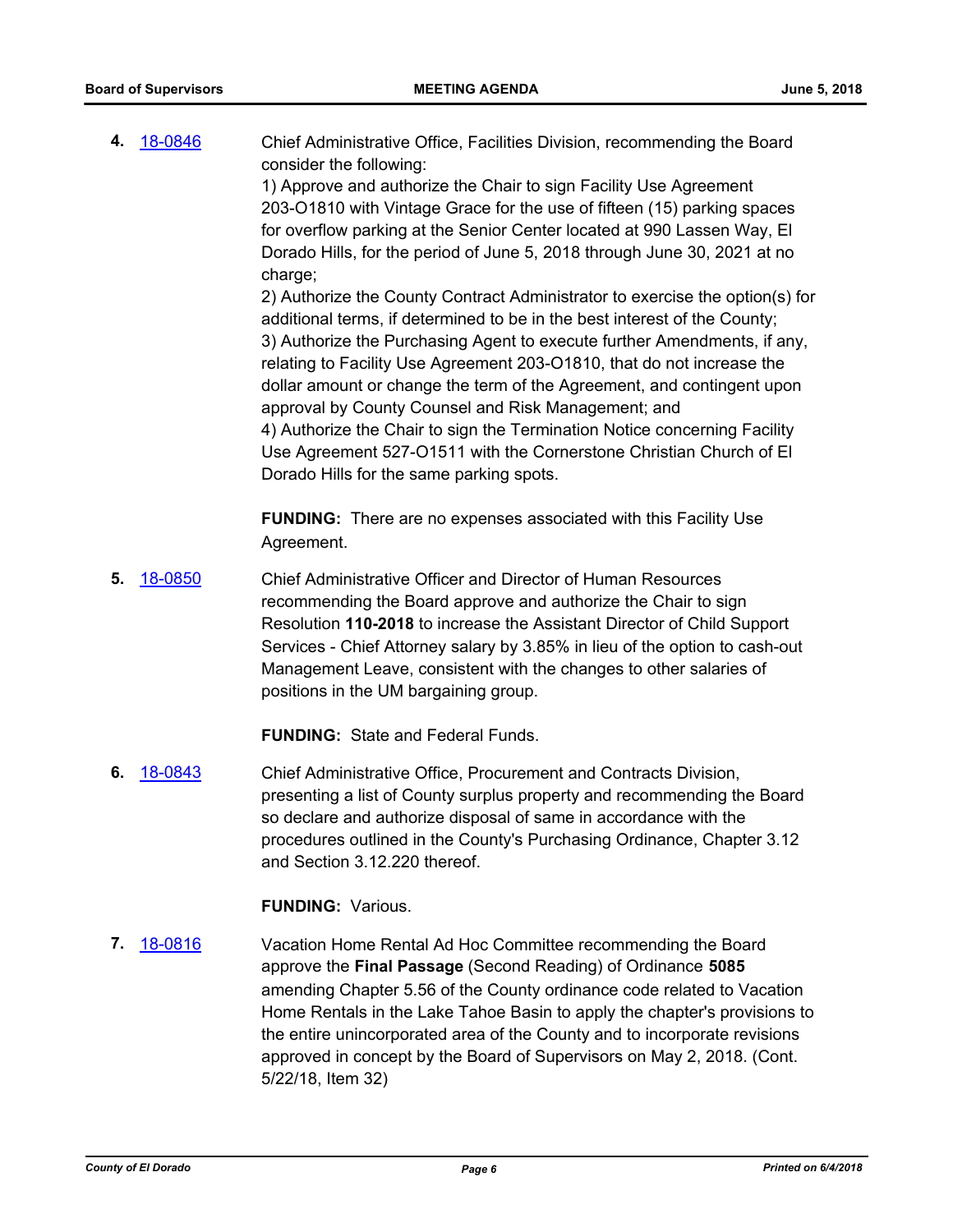**8.** [18-0720](http://eldorado.legistar.com/gateway.aspx?m=l&id=/matter.aspx?key=24066) Clerk of the Board recommending the Board approve the continuation of perpetual agreement 509-S1711 (FENIX 944) with Municipal Code Corporation for ongoing ordinance code codification services. The annual cost associated with this perpetual agreement is estimated at \$15,000 and is wholly dependent upon the volume and length of ordinances to be codified throughout the year.

**FUNDING:** General Fund.

**9.** [18-0864](http://eldorado.legistar.com/gateway.aspx?m=l&id=/matter.aspx?key=24211) County Counsel recommending the Board approve without change the previously-adopted billing rates for County Counsel attorneys to invoice outside entities for recovery of costs incurred in defending the County from challenges to development project approvals.

**FUNDING:** Reimbursement to County.

**10.** [18-0756](http://eldorado.legistar.com/gateway.aspx?m=l&id=/matter.aspx?key=24103) Human Resources Department recommending the Board approve the revised minimum qualification language for the existing Sr. Human Resources Analyst classification specification.

## **FUNDING:** N/A

**11.** [18-0895](http://eldorado.legistar.com/gateway.aspx?m=l&id=/matter.aspx?key=24242) Human Resources Department recommending the Board approve a corrected Fair Labor Standards Act designation for the Sr. Investigator (Public Defender) class specification.

**FUNDING:** N/A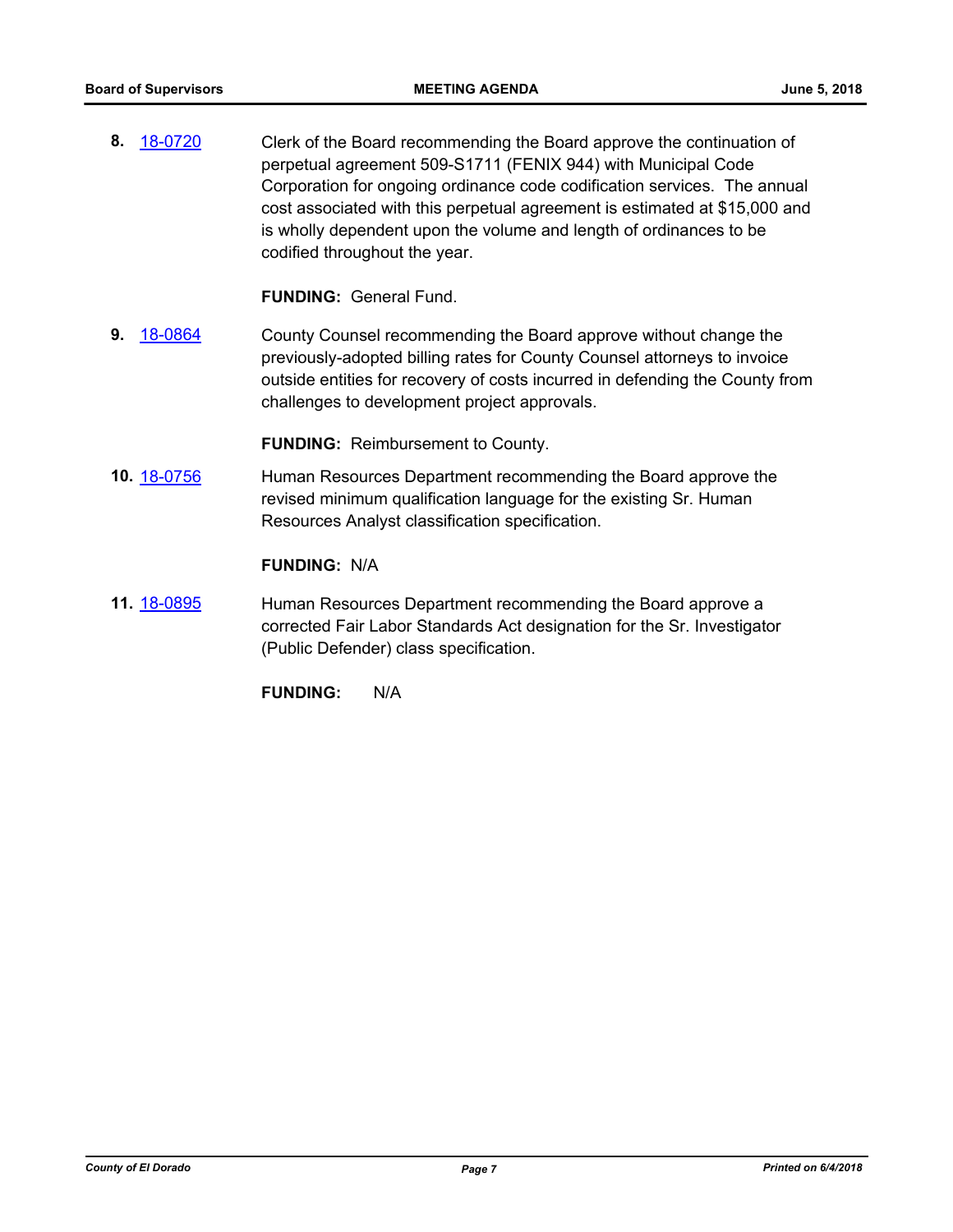| 12. 18-0893        | Community Development Services, Administration and Finance and<br>Department of Transportation, and Human Resources Department<br>recommending the Board adopt and authorize the Chair to sign Resolution<br>113-2018, amending the Authorized Personnel Allocation Resolution<br>109-2017 for the Human Resources Department, Community Development<br>Services, Administration and Finance and Department of Transportation<br>to:<br>1) Delete 2.0 vacant full-time equivalent Administrative Technician<br>positions from Department of Transportation's allocations;<br>2) Add 0.2 equivalent Administrative Technician position to Community<br>Development Services, Administration and Finance;<br>3) Add 1.0 full-time equivalent Human Resources Technician position to<br>Human Resources Department's allocations;<br>4) Direct that the above changes be added to the FY 2018-19 Position<br>Allocation Schedule; and<br>5) Provide authorization to the Director of Human Resources to make, if<br>needed, any technical corrections to the authorized personnel allocations<br>for Human Resources and the Department of Transportation. |
|--------------------|---------------------------------------------------------------------------------------------------------------------------------------------------------------------------------------------------------------------------------------------------------------------------------------------------------------------------------------------------------------------------------------------------------------------------------------------------------------------------------------------------------------------------------------------------------------------------------------------------------------------------------------------------------------------------------------------------------------------------------------------------------------------------------------------------------------------------------------------------------------------------------------------------------------------------------------------------------------------------------------------------------------------------------------------------------------------------------------------------------------------------------------------------------|
|                    | <b>FUNDING:</b> Various Funding Streams (Non-General Fund, Road Fund,<br>Permit Fees, General Fund, Cemetery Fees)                                                                                                                                                                                                                                                                                                                                                                                                                                                                                                                                                                                                                                                                                                                                                                                                                                                                                                                                                                                                                                      |
| 13. 18-0717        | Treasurer-Tax Collector recommending the Board discharge the<br>Treasurer-Tax Collector's Office from further accountability to collect the<br>debts listed on the attached Discharge of Accountability Report in the<br>amount of \$336,126.21, pursuant to Government Code Sections 25257<br>through 25259. These debts are deemed uncollectible due to death of<br>debtor or bankruptcy. The Board is also asked to direct the County Auditor<br>to adjust any charge against the Department in a like amount.                                                                                                                                                                                                                                                                                                                                                                                                                                                                                                                                                                                                                                       |
|                    | <b>FUNDING:</b><br>N/A                                                                                                                                                                                                                                                                                                                                                                                                                                                                                                                                                                                                                                                                                                                                                                                                                                                                                                                                                                                                                                                                                                                                  |
| 14. 18-0909        | Supervisor Novasel recommending the Board authorize the Chief<br>Administrative Officer to work with the City of South Lake Tahoe, State and<br>Federal Legislatures, Charter Communications and the Federal<br>Communications Commission to revise the Designated Market Area for<br>South Lake Tahoe, as well as any other options, so that South Lake Tahoe<br>is included within the Sacramento region instead of the Reno/Nevada<br>region.                                                                                                                                                                                                                                                                                                                                                                                                                                                                                                                                                                                                                                                                                                        |
| <b>15.</b> 16-0305 | Supervisor Ranalli recommending the Board find that a state of emergency<br>continues to exist in El Dorado County as a result of unprecedented tree                                                                                                                                                                                                                                                                                                                                                                                                                                                                                                                                                                                                                                                                                                                                                                                                                                                                                                                                                                                                    |

continues to exist in El Dorado County as a result of unprecedented tree mortality due to drought conditions and related bark beetle infestations. (Cont. 5/22/18, Item 15)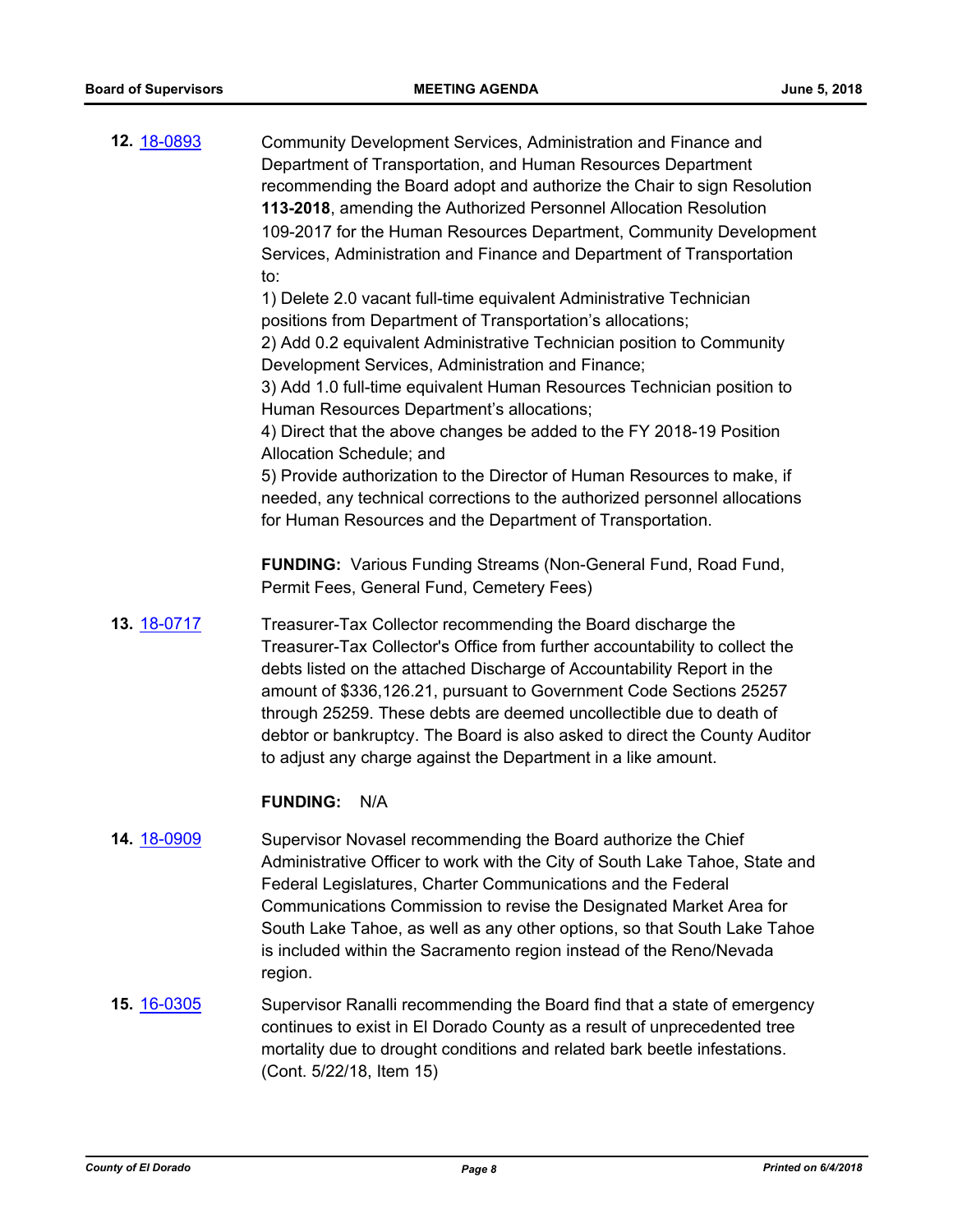| 16. 18-0703 | Supervisor Ranalli recommending the Board:<br>1) Approve and authorize Chair to sign a Proclamation designating June<br>14-17, 2018, as "El Dorado County Fair Week" in the County of El Dorado;<br>and                                                                                                                                 |
|-------------|-----------------------------------------------------------------------------------------------------------------------------------------------------------------------------------------------------------------------------------------------------------------------------------------------------------------------------------------|
|             | 2) Encourage Board members and members of the community to attend<br>the ribbon cutting ceremony for the opening of the El Dorado County Fair<br>on Thursday, June 14, 2018, promptly at 11:45 a.m. at the El Dorado<br>County Fairgrounds, Green Gate, located at 100 Placerville Drive in<br>Placerville; and,                        |
|             | 3) Encourage Board members to attend the annual luncheon provided by<br>the El Dorado County Fair Board of Directors immediately following the<br>ribbon cutting ceremony.                                                                                                                                                              |
| 17. 18-0856 | Supervisor Ranalli recommending the Board approve and authorize the<br>Chair to sign a Proclamation recognizing Thursday, June 14, 2018, as Flag<br>Day and as the 64th Anniversary of President Dwight D. Eisenhower's<br>signature of the Joint Resolution that amended the Pledge of Allegiance to<br>include the words "under God." |
| 18. 18-0855 | Supervisor Veerkamp recommending the Board approve direction to staff<br>to begin work on the next 3-year contract with the Hwy 50 Association to<br>support the Annual Wagon Train event pursuant to General Plan Element,<br>Parks and Recreation, Objective 9.3.5: Historical Events. "The County shall                              |

actively encourage major events relating to the County's history and way of life such as historical reenactment of the Pony Express and wagon trains, agricultural festivities, and historical fairs."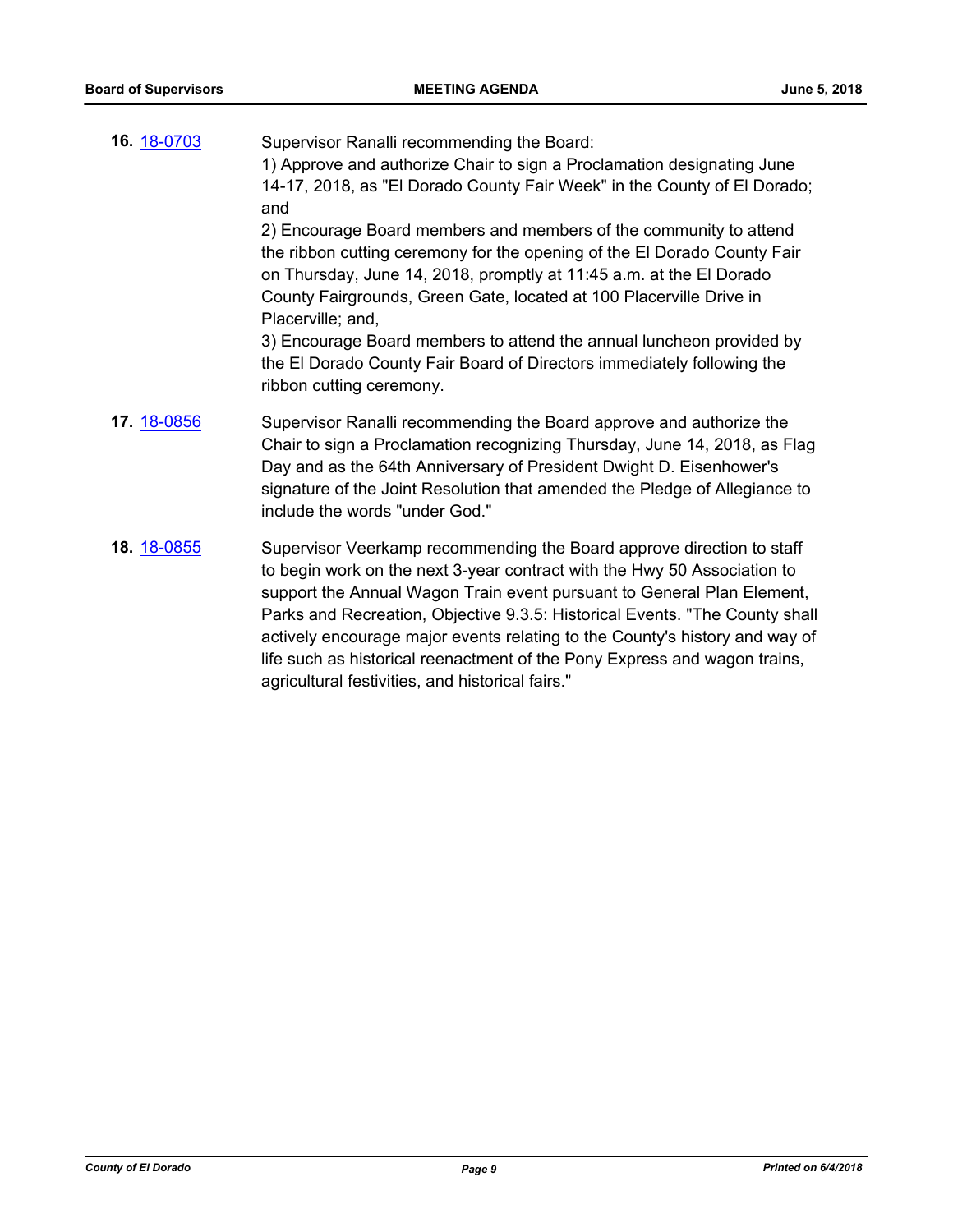#### **HEALTH AND HUMAN SERVICES - CONSENT ITEMS**

**19.** [18-0097](http://eldorado.legistar.com/gateway.aspx?m=l&id=/matter.aspx?key=23439) Health and Human Services Agency, recommending the Board: 1) Approve and authorize the Chair to sign Agreement for Services 2082 with LocumTenens.com, LLC for the provision of medical practitioners for Behavioral Health Services, upon execution and shall continue through August 31, 2021, with a maximum contractual obligation of \$750,000 and 2) Authorize the Purchasing Agent or their designee to execute further documents relating to Agreement for Services 2082, including amendments which do not increase the maximum dollar amount or term of the Agreement, and contingent upon approval by County Counsel and Risk Management.

> **FUNDING:** State (including Mental Health Services Act) and Federal Funding.

**20.** [18-0759](http://eldorado.legistar.com/gateway.aspx?m=l&id=/matter.aspx?key=24106) Health and Human Services Agency, recommending the Board adopt and authorize the Chair to sign Resolution **109-2018**, to replace Resolution 126-035-2017, which supports the No Place Like Home Technical Assistance Grant application, correcting a typographical error and thereby fulfilling a requirement of the California Department of Housing and Community Development.

**FUNDING:** State Funding.

**21.** [18-0870](http://eldorado.legistar.com/gateway.aspx?m=l&id=/matter.aspx?key=24217) Library Department recommending the Board approve and authorize the Purchasing Agent to sign, the following perpetual agreements for Fiscal Year 2018-19 for a total amount of \$151,500:

> 1) Agreement 86 with OCLC, Inc. for ongoing online cataloging in the amount of \$9,500;

2) Agreement 350 with SirsiDynix for the Library integrated software system in the amount of \$60,000;

3) Agreement 651 with CALIFA for public internet access in the amount of \$70,000; and

4) Agreement 2074 with TechLogic Corporation for maintenance and technical support for the automated materials handling system in the amount of \$12,000.

**FUNDING:** General Fund and CSA 10.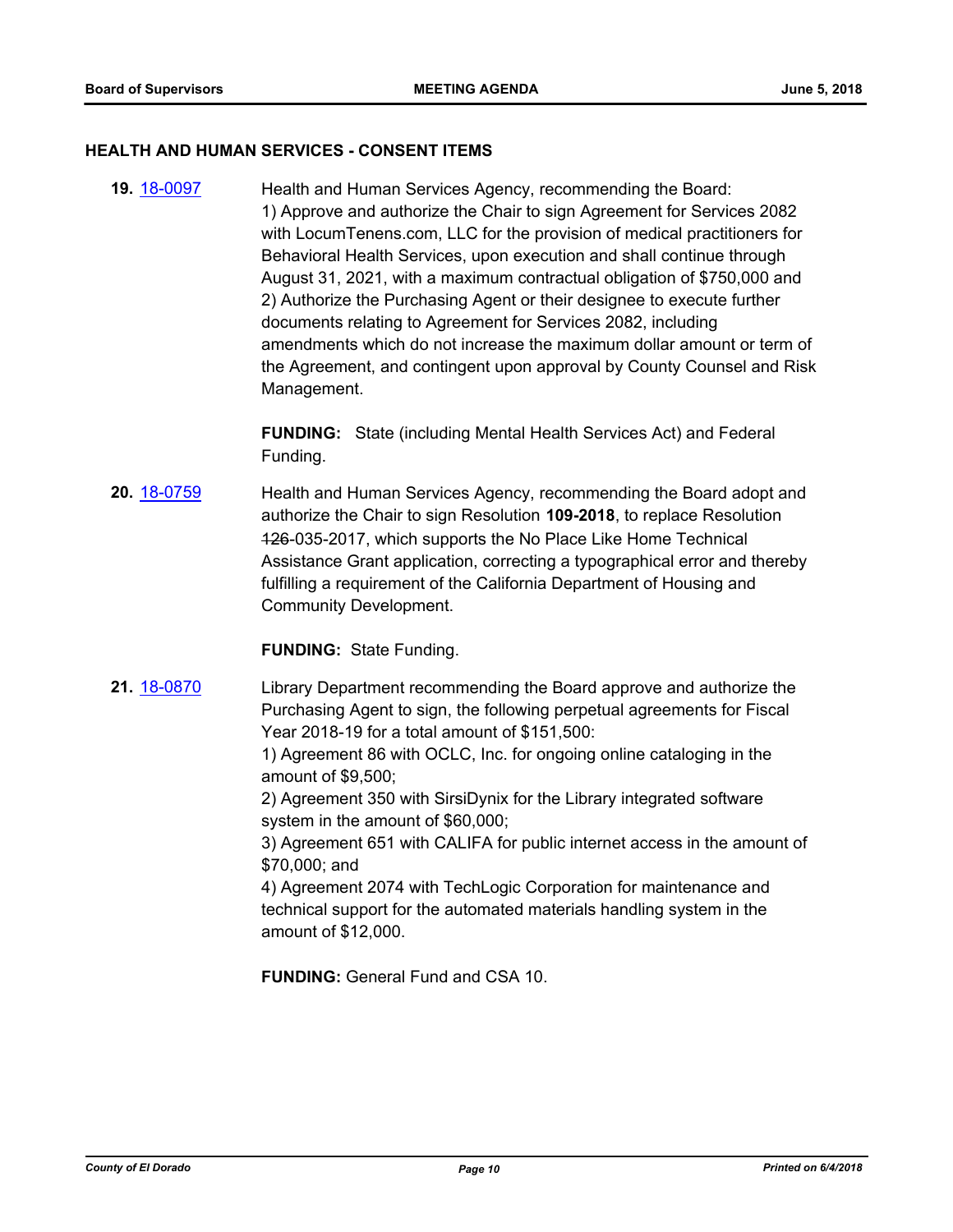#### **LAND USE AND DEVELOPMENT - CONSENT ITEMS**

**22.** [18-0679](http://eldorado.legistar.com/gateway.aspx?m=l&id=/matter.aspx?key=24024) Human Resources Department and Community Development Services, Administration and Finance Division, recommending the Board adopt and authorize the Chair to sign Resolution **112-2018**, amending the Authorized Personnel Allocation Resolution 109-2017 for the Community Development Services, Administration and Finance Division, to: 1) Delete 1.0 vacant full-time equivalent Fiscal Technician position; 2) Delete 1.0 vacant full-time equivalent Fiscal Services Supervisor position; 3) Delete 1.0 vacant full-time equivalent Fiscal Assistant I; 4) Delete 1.0 vacant full-time equivalent Senior Office Assistant; 5) Add 1.0 full-time equivalent Accountant I/II allocation; 6) Add 1.0 full-time equivalent Supervising Accountant/Auditor allocation; 7) Add 1.0 full-time equivalent Administrative Technician; 8) Direct that the above changes be added to the Fiscal Year 2018-19 Position Allocation Schedule; and 9) Provide authorization to the Director of Human Resources to make, if needed, any technical corrections to the authorized personnel allocations for the Community Development Services, Administration and Finance Division. **FUNDING:** Various Funding Streams (General Fund, Non-General Fund, Road Fund, Permit Fees, and Taxes) **23.** [18-0234](http://eldorado.legistar.com/gateway.aspx?m=l&id=/matter.aspx?key=23576) Community Development Services, Department of Transportation, recommending the Board adopt a new policy, A-8, Payment or Reimbursement to Consulting Parties on County Projects, formalizing the position of El Dorado County on providing payment or reimbursement to

interested third parties requesting consultation prior to and during review under the California Environmental Quality Act (AB 52) and National Environmental Policy Act, for projects in the County.

**FUNDING:** N/A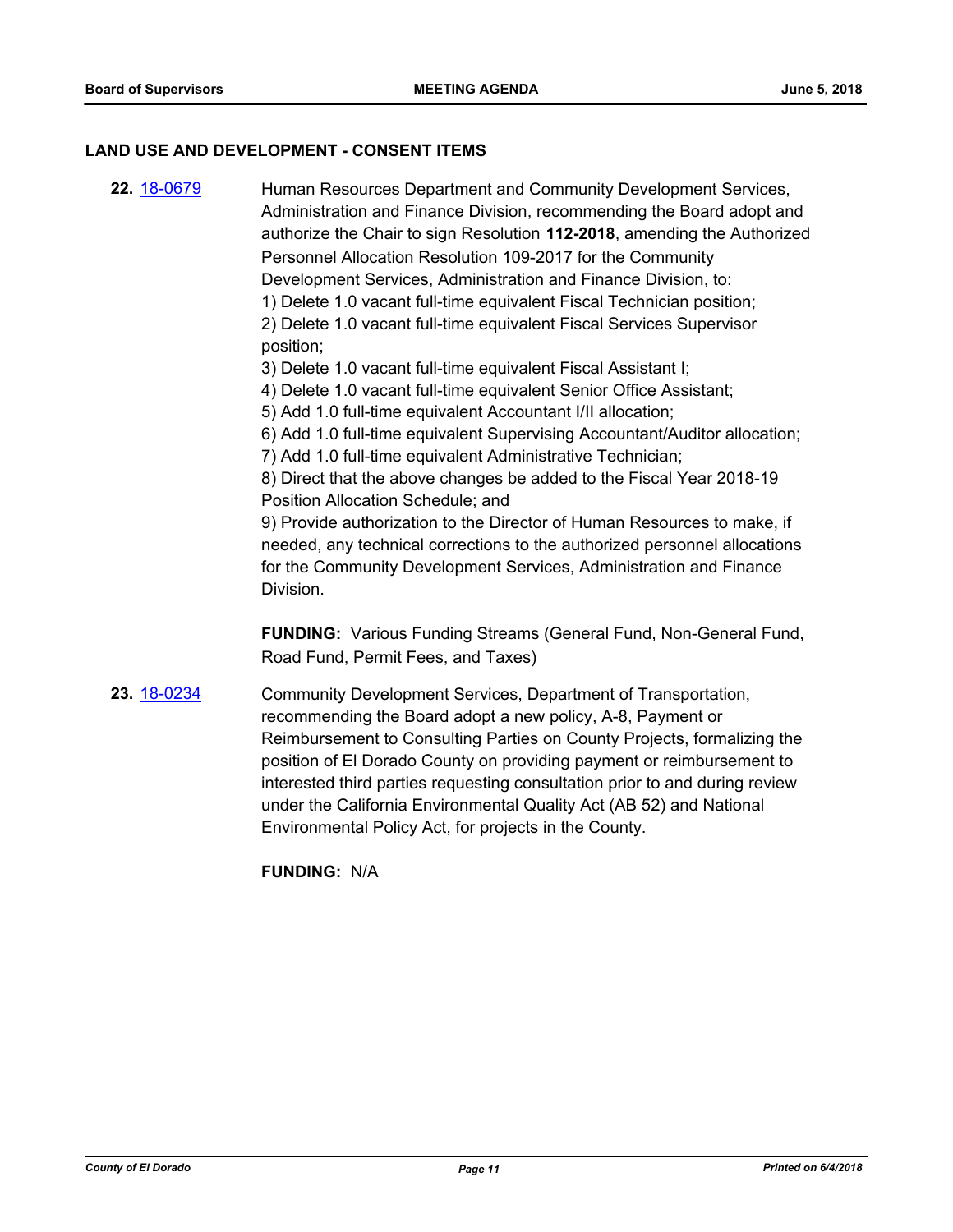| 24. 18-0515        | Community Development Services, Department of Transportation,<br>recommending the Board consider the following:<br>1) Accept the subdivision improvements for The Promontory Village 5 -<br>Unit 2, as complete;<br>2) Reduce Performance Bond with Bond Rider 08823999 to \$870,576.36,<br>which is ten percent of the total cost of the subdivision improvements. This<br>amount guarantees against any defective work, labor done, or defective<br>material furnished, which is to be released after one year if no claims are<br>made;<br>3) Hold Laborers & Materialmens Bond with Bond Rider 08823999 in the<br>amount of \$4,352,881.79 for six months to guarantee payments to persons<br>furnishing labor, materials, or equipment; and<br>4) Authorize the Clerk of the Board to release the respective Bonds after<br>the required time period.<br><b>FUNDING:</b> Developer Funds. (No Federal Funds)   |
|--------------------|---------------------------------------------------------------------------------------------------------------------------------------------------------------------------------------------------------------------------------------------------------------------------------------------------------------------------------------------------------------------------------------------------------------------------------------------------------------------------------------------------------------------------------------------------------------------------------------------------------------------------------------------------------------------------------------------------------------------------------------------------------------------------------------------------------------------------------------------------------------------------------------------------------------------|
| <b>25.</b> 18-0516 | Community Development Services, Department of Transportation,<br>recommending the Board consider the following:<br>1) Accept the subdivision improvements for The Promontory Village 5 -<br>Unit 3, as complete;<br>2) Reduce Performance Bond with Bond Rider SU5018925 to<br>\$438,077.06, which is ten percent of the total cost of the subdivision<br>improvements. This amount guarantees against any defective work, labor<br>done, or defective material furnished, which is to be released after one<br>year if no claims are made;<br>3) Hold Laborers & Materialmens Bond with Bond Rider SU5018925 in the<br>amount of \$2,190,385.30 for six months to guarantee payments to persons<br>furnishing labor, materials, or equipment; and<br>4) Authorize the Clerk of the Board to release the respective Bonds after<br>the required time period.<br><b>FUNDING: Developer Funds. (No Federal Funds)</b> |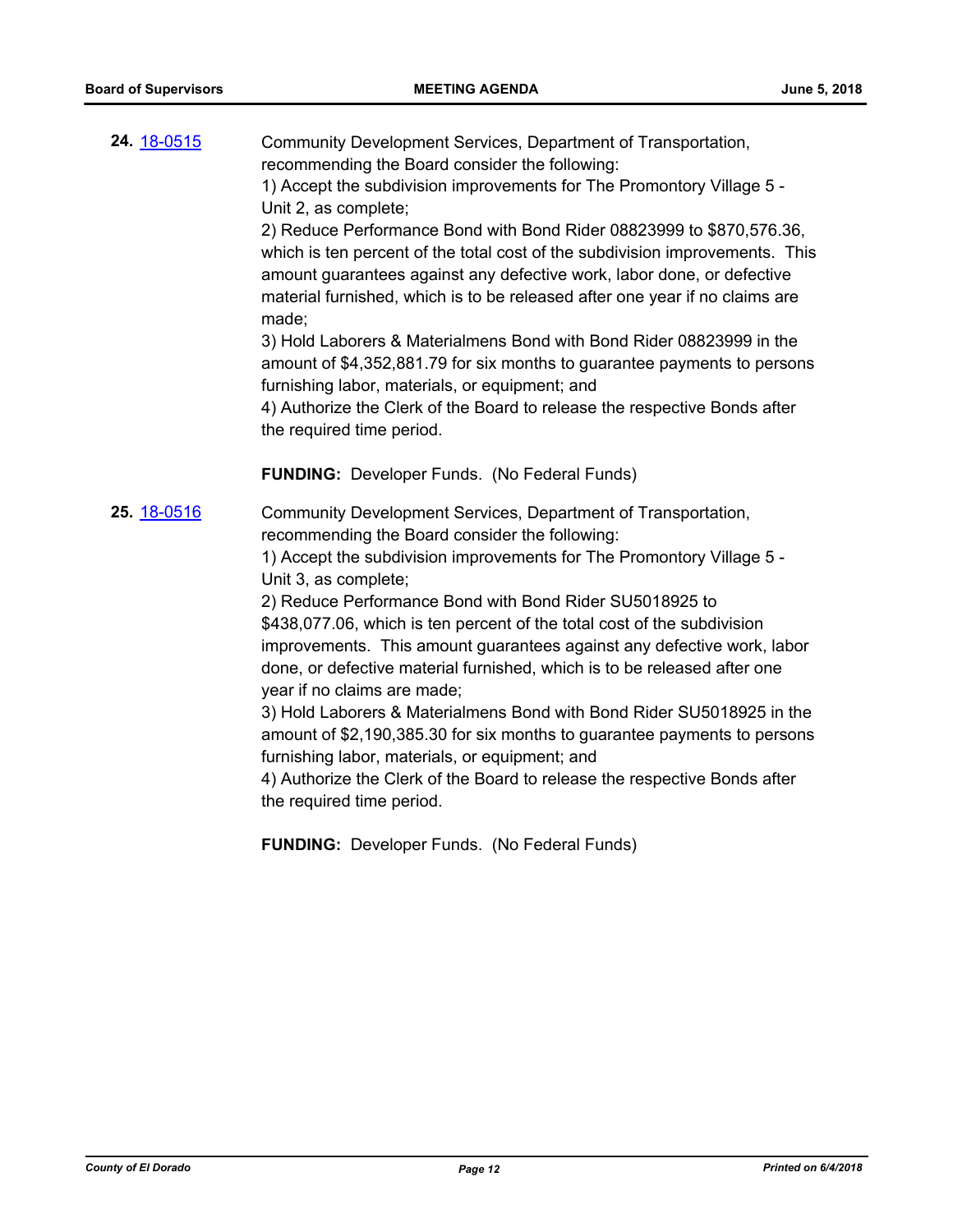| 26. 18-0617 | Community Development Services, Department of Transportation,<br>recommending the Board consider the following:<br>1) Authorize the Chair to sign Maintenance Agreement 18-54827 between<br>the California Department of Transportation and El Dorado County,<br>defining the obligations for installing and maintaining a gateway monument<br>sign on U.S. Highway 50 (US 50) welcoming travelers to Pollock Pines;<br>2) Authorize the Chair to sign Maintenance Agreement 18-54826 between<br>the Community Economic Development Association of Pollock Pines and<br>El Dorado County, defining the obligations for installing and maintaining a<br>gateway monument sign on US 50 welcoming travelers to Pollock Pines;<br>and<br>3) Adopt and authorize the Chair to sign Resolution 111-2018 endorsing<br>the gateway monument sign in Pollock Pines. |
|-------------|-------------------------------------------------------------------------------------------------------------------------------------------------------------------------------------------------------------------------------------------------------------------------------------------------------------------------------------------------------------------------------------------------------------------------------------------------------------------------------------------------------------------------------------------------------------------------------------------------------------------------------------------------------------------------------------------------------------------------------------------------------------------------------------------------------------------------------------------------------------|
|             | <b>FUNDING: Road Fund (Maintenance Only).</b>                                                                                                                                                                                                                                                                                                                                                                                                                                                                                                                                                                                                                                                                                                                                                                                                               |
| 27. 18-0728 | Community Development Services, Department of Transportation,<br>recommending the Board consider the following:<br>1) Approve and authorize the Chair to sign the Notice of Acceptance with<br>Trinity River Construction, Inc., for the Fort Jim Sinkhole Project, PW<br>17-31167, CIP 78702, Contract 938; and<br>2) Approve and authorize the Clerk of the Board to release the Payment<br>and Performance Bonds to the Surety upon notification from the<br>Department of Transportation, after the one-year guarantee period.                                                                                                                                                                                                                                                                                                                          |
|             | <b>FUNDING:</b> Local and State discretionary Road funding initially (100%),<br>with Transportation staff working with the Federal Emergency Management<br>Agency and California Office of Emergency Services to obtain<br>reimbursement of up to 93.75% of total project costs.<br>(Local/State/Federal)                                                                                                                                                                                                                                                                                                                                                                                                                                                                                                                                                   |
| 28. 18-0730 | Community Development Services, Department of Transportation,<br>recommending the Board consider the following pertaining to the New York<br>Creek Trail East - Phase 2 Project, Contract PW 15-31108, CIP 72308:<br>1) Approve and adopt the Plans and Contract Documents and authorize<br>the Chair to sign the Plans; and<br>2) Authorize advertisement for construction bids.                                                                                                                                                                                                                                                                                                                                                                                                                                                                           |
|             | <b>FUNDING:</b> Congestion Mitigation and Air Quality Program (99.79%)                                                                                                                                                                                                                                                                                                                                                                                                                                                                                                                                                                                                                                                                                                                                                                                      |

(Federal Funds), and Accumulative Capital Outlay (.21%) (ACO Funds).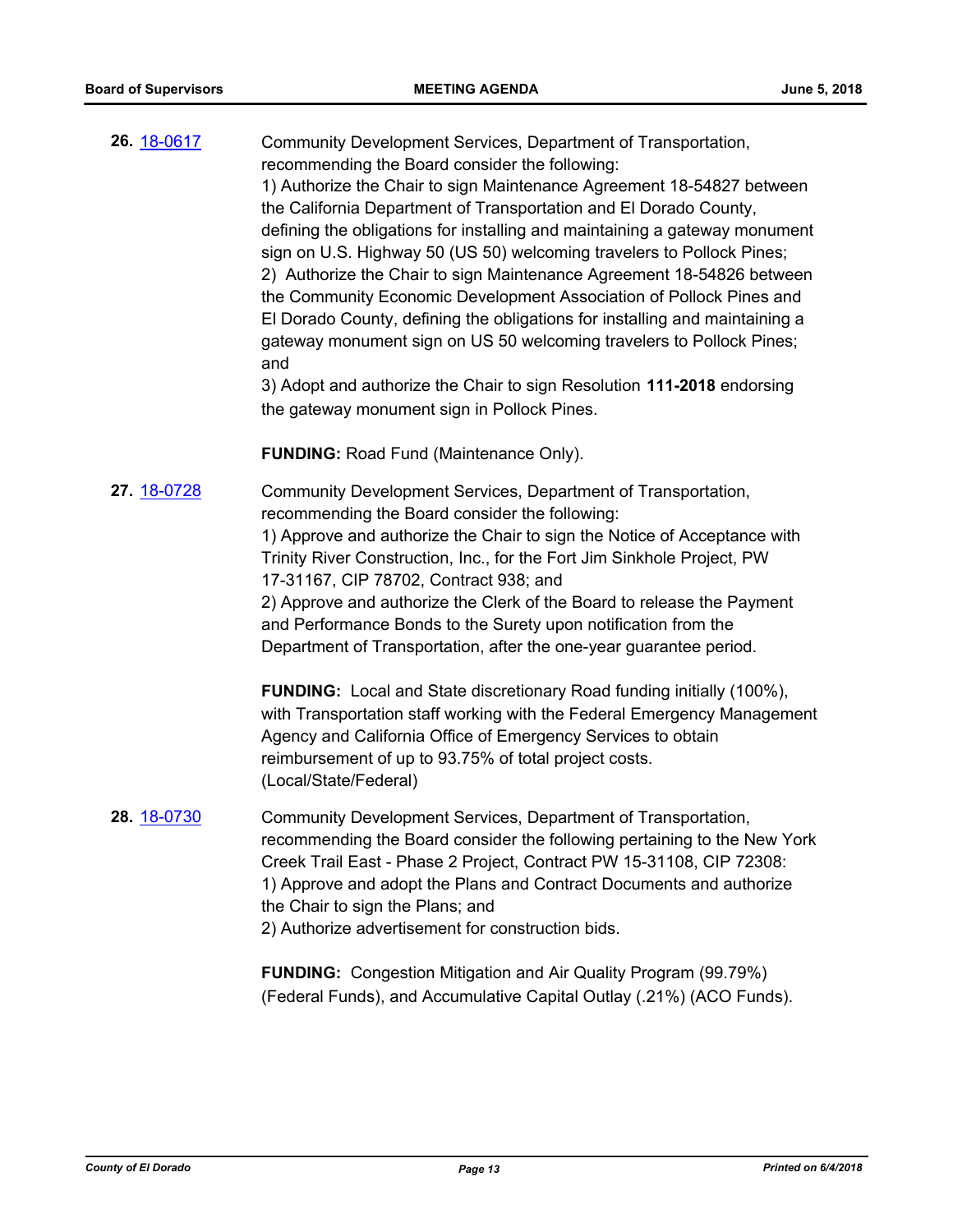- **29.** [18-0757](http://eldorado.legistar.com/gateway.aspx?m=l&id=/matter.aspx?key=24104) Community Development Services, Department of Transportation, recommending the Board adopt and authorize the Chair to sign Resolution **108-2018** the Local Agency Disadvantaged Business Enterprise Annual Submittal Form for Federal Fiscal Year 2018-19, and further to authorize the Community Development Services, Department of Transportation to submit said Form to the California Department of Transportation.
- **30.** [18-0777](http://eldorado.legistar.com/gateway.aspx?m=l&id=/matter.aspx?key=24124) Community Development Services, Department of Transportation, recommending the Board consider the following pertaining to the Pony Express Trail Slipout, Contract PW 18-31214, CIP 78718, Contract 2726: 1) Approve and adopt the Plans and Contract Documents and authorize the Chair to sign the Plans; and

2) Authorize advertisement for construction bids.

**FUNDING:** Local and State discretionary Road funding initially (100%), with Transportation staff working with the Federal Emergency Management Agency and California Office of Emergency Services to obtain reimbursement of up to 93.75% of total project costs. The project also proposes Additive Alternate Schedule B work that extends the project limits and if approved would be funded with Road Fund. (Local, State, and Federal)

**31.** [18-0608](http://eldorado.legistar.com/gateway.aspx?m=l&id=/matter.aspx?key=23953) Planning and Building Department, Housing, Community and Economic Development Program recommending the Board receive and file the Traffic Impact Mitigation Fee Offset Program annual update in accordance with Policy B-14, Traffic Impact Mitigation Fee Offset Program for Developments with Affordable Housing Units.

**FUNDING:** Federal and State transportation revenues.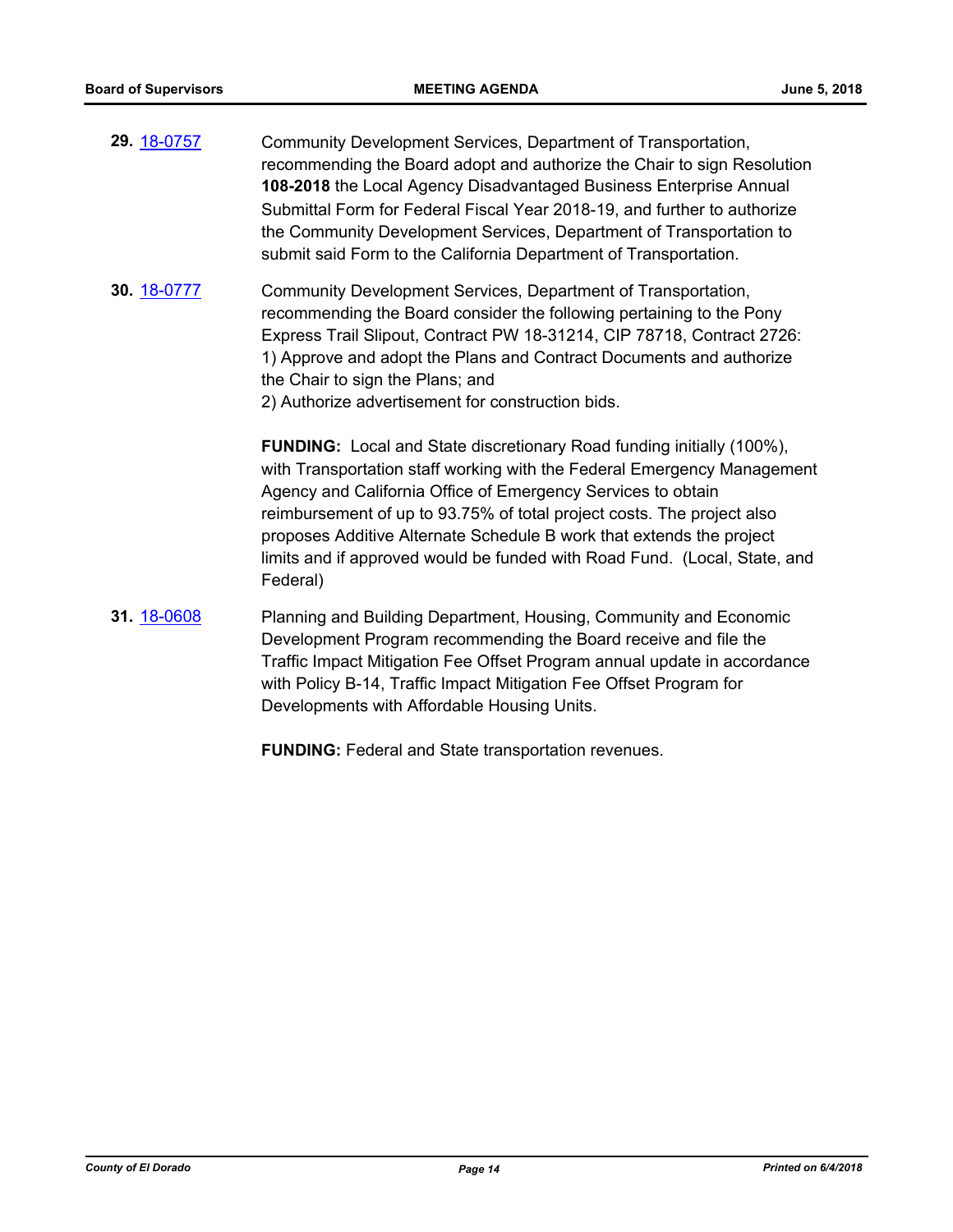#### **LAW AND JUSTICE - CONSENT ITEMS**

**32.** [18-0681](http://eldorado.legistar.com/gateway.aspx?m=l&id=/matter.aspx?key=24026) Sheriff's Office recommending the Board approve and authorize the Chair to sign Agreement 2951 with the County of Sacramento in an amount not-to-exceed \$125,000 for the term July 1, 2018 through December 31, 2019 to continue to have autopsies performed by a certified forensic pathologist in instances of a homicide, suspicious death or Sudden Infant Death Syndrome.

## **FUNDING:** General Fund.

**33.** [18-0875](http://eldorado.legistar.com/gateway.aspx?m=l&id=/matter.aspx?key=24222) Sheriff's Office recommending the Board authorize the Chair to add a Sonar Radar System to the Fiscal Year 2017/18 to the Sheriff's Office's fixed asset list in the amount of \$16,000. The Sonar Radar System will be paid for with Salary Savings from the Boating Unit which is funded through the California Boating Safety and Enforcement Financial Aid Program Grant.

**FUNDING:** Boating Safety and Enforcement Financial Aid Program.

#### **END CONSENT CALENDAR**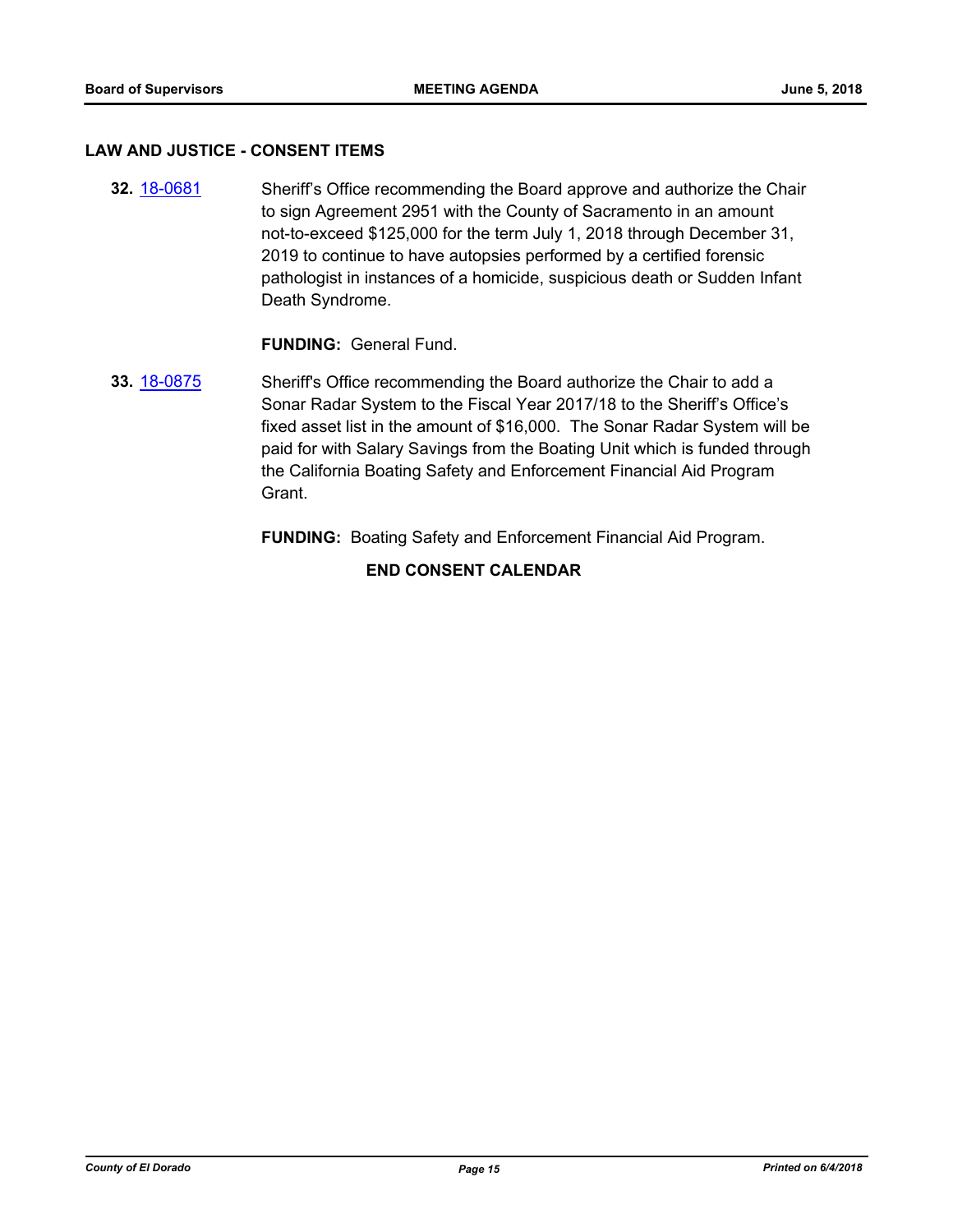#### **DEPARTMENT MATTERS (Items in this category may be called at any time,)**

**34.** [18-0532](http://eldorado.legistar.com/gateway.aspx?m=l&id=/matter.aspx?key=23877) HEARING - El Dorado County Air Quality Management District (AQMD) recommending the Board, acting as the AQMD Board of Directors, hold the hearing on the Fiscal Year 2018/19 recommended budget for the El Dorado County AQMD and consider final adoption on June 26, 2018. (Est. Time: 10 Min.)

**FUNDING:** Permit revenues, State surcharge fees, Grants.

**35.** [18-0800](http://eldorado.legistar.com/gateway.aspx?m=l&id=/matter.aspx?key=24147) Community Development Services, Department of Transportation, recommending the Board receive and file an update on the emergency road projects in the Tahoe Basin and Western Slope of El Dorado County. (Est. Time: 30 Min.)

> **FUNDING:** Local discretionary funding initially (100%), with Transportation staff working with FHWA, Governor's Office of Emergency Services, and FEMA to obtain emergency reimbursement.

#### **10:00 A.M. - TIME ALLOCATION**

**36.** [18-0849](http://eldorado.legistar.com/gateway.aspx?m=l&id=/matter.aspx?key=24196) Supervisor Veerkamp recommending the Board authorize the Chair's signature on a proclamation to recognize Marshall Medical Center for being in the top 7% of hospitals in Northern California for Overall Hospital Quality and for being in the top 10% of all hospitals in the nation for Outstanding Patient Experience. (Est. Time: 15 Min.)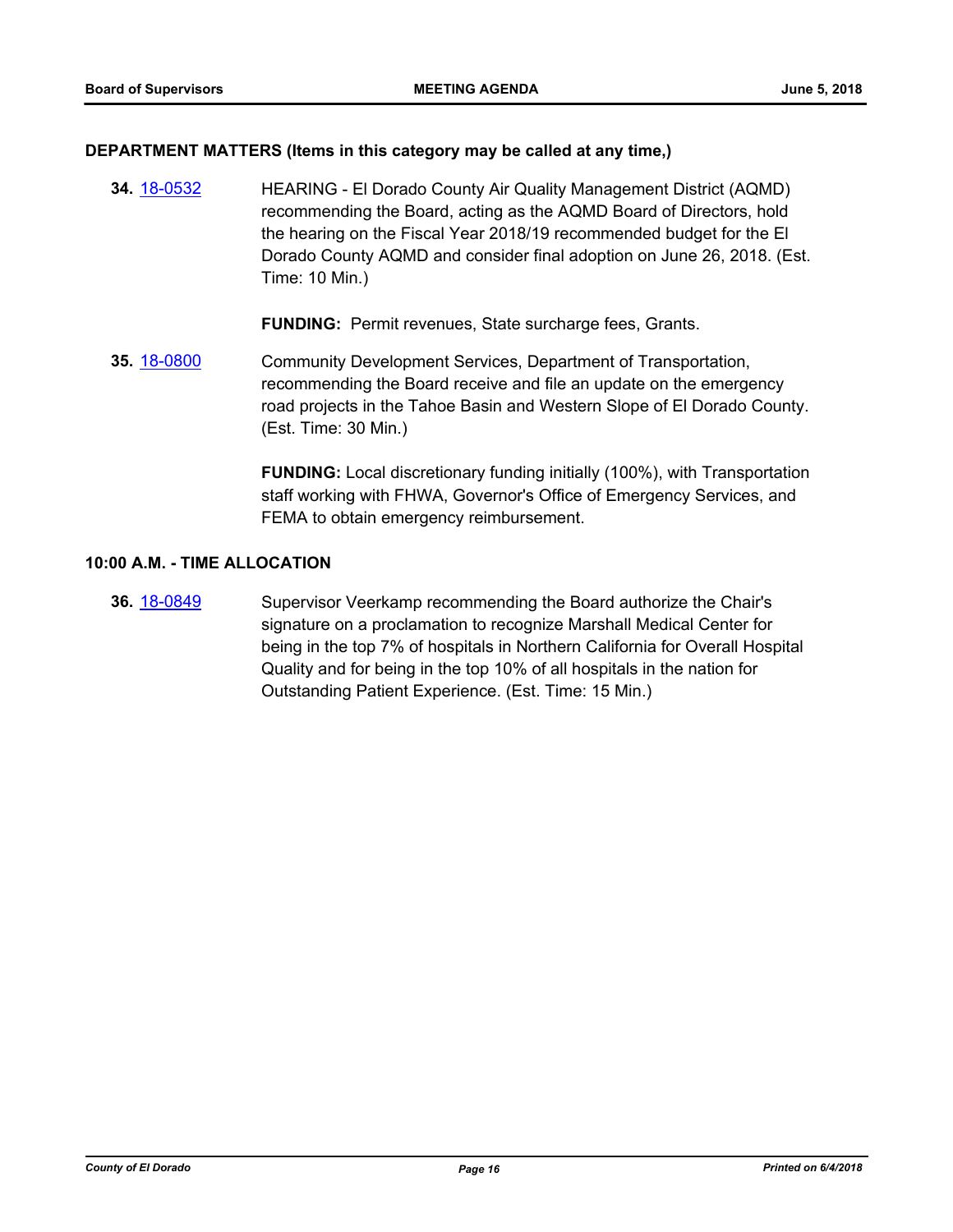**37.** [18-0692](http://eldorado.legistar.com/gateway.aspx?m=l&id=/matter.aspx?key=24036) HEARING - Community Development Services, Administration and Finance Division, recommending the Board: 1) Conduct a public hearing to consider public comment on the annual written report of Benefit Assessments/Service Charges for the Zones of Benefit within County Service Area 2 for road improvement and maintenance services; and 2) Adopt and authorize the Chair to sign Resolution **104-2018** confirming the Annual Written Report and authorizing the benefit/service charges to be collected in the same manner as the County's ad valorem real property taxes for Fiscal Year 2018/19, noting that the pre-existing benefit assessments/service charges have been in place and collected since prior to the effective date of Proposition 218, with no increases in the amounts and no change in the methodology for calculating said amounts. (Est. Time: 5 Min.)

> A public hearing to consider the proposed assessments has been scheduled for June 5, 2018 at 10:00 a.m., and noticed as required by Government Code section 25210.77a. Notice is scheduled for publication in the Georgetown Gazette on May 24, 2018 and May 31, 2018, in the Mountain Democrat on May 21, 2018 and June 1, 2018, and in the Tahoe Tribune on May 25, 2018 and June 1, 2018.

**FUNDING:** County Service Area Benefit Assessments/Service Charges.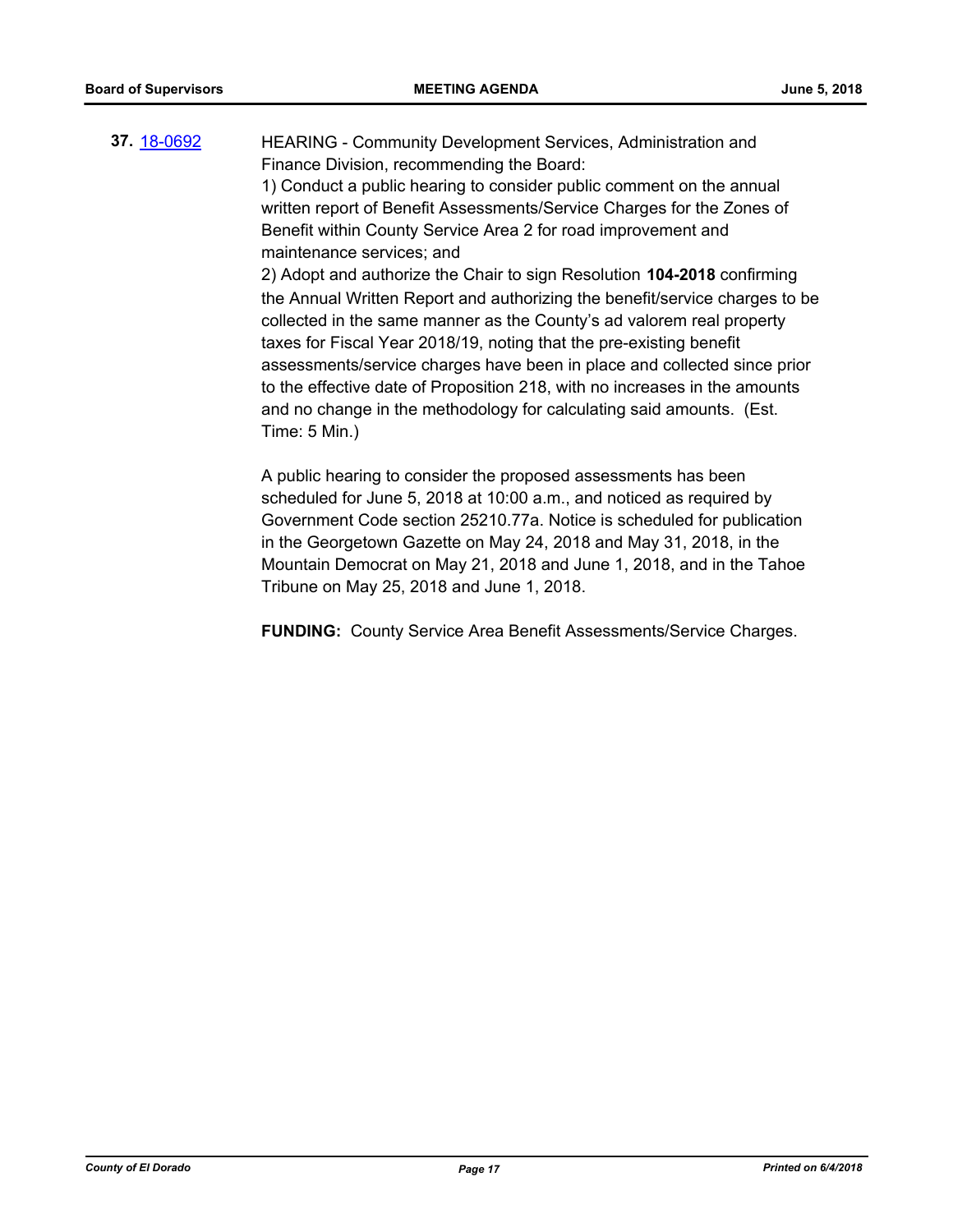**38.** [18-0693](http://eldorado.legistar.com/gateway.aspx?m=l&id=/matter.aspx?key=24037) HEARING - Community Development Services, Environmental Management Department, recommending the Board: 1) Conduct a public hearing to consider public comment on the annual written report of Benefit Assessments/Service Charges for the Zones of Benefit within County Service Area 3 for vector control and snow removal services; and 2) Adopt and authorize the Chair to sign Resolution **105-2018** confirming the Annual Written Report and authorizing the benefit/service charges to be collected in the same manner as the County's ad valorem real property taxes for Fiscal Year 2018/19, noting that the pre-existing benefit assessments/service charges have been in place and collected since prior to the effective date of Proposition 218, with no increases in the amounts and no change in the methodology for calculating said amounts. (Est. Time: 5 Min.)

> A public hearing to consider the proposed assessments has been scheduled for June 5, 2018 at 10:00 a.m., and noticed as required by Government Code section 25210.77a. Notice is scheduled for publication in the Georgetown Gazette on May 24 and May 31, 2018, in the Mountain Democrat on May 21 and June 1, 2018, and in the Tahoe Tribune on May 25 and June 1, 2018.

> **FUNDING:** County Service Area Benefit Assessments /Service Charges.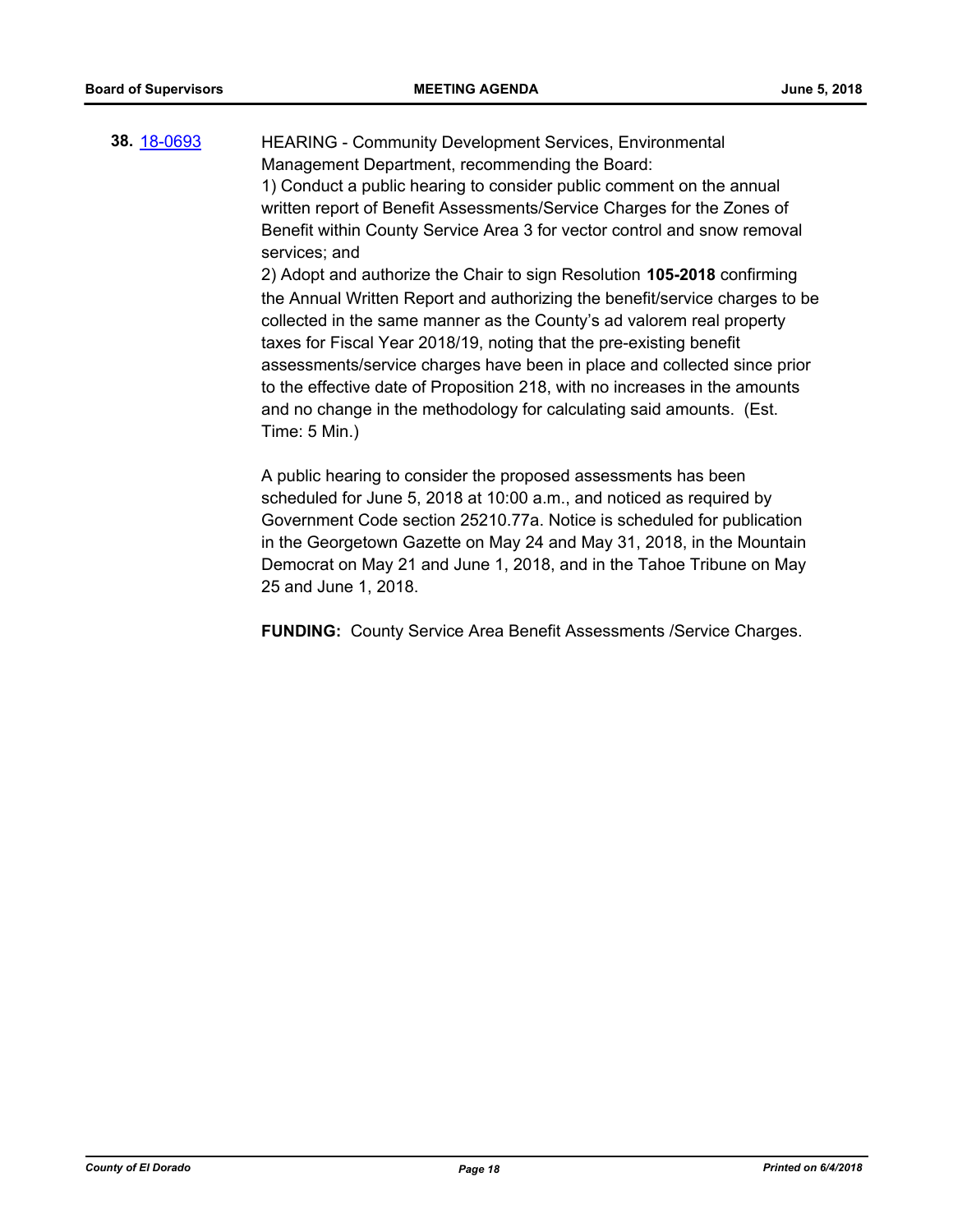**39.** [18-0694](http://eldorado.legistar.com/gateway.aspx?m=l&id=/matter.aspx?key=24038) HEARING - Community Development Services, Administration and Finance Division, recommending the Board: 1) Conduct a public hearing to consider public comment on the annual written report of Benefit Assessments/Service Charges for the Zones of Benefit within County Service Area 9 for providing certain services including road improvement and maintenance, drainage facility improvement and maintenance, landscape maintenance, street lighting, and/or wetland-related services; and 2) Adopt and authorize the Chair to sign Resolution **106-2018** confirming the Annual Written Report and authorizing the benefit/service charges to be

collected in the same manner as the County's ad valorem real property taxes for Fiscal Year 2018/19, noting that the pre-existing benefit assessments/service charges have been in place and collected since prior to the effective date of Proposition 218, with no increases in the amounts and no change in the methodology for calculating said amounts. (Est. Time: 5 Min.)

A public hearing to consider the proposed assessments has been scheduled for June 5, 2018 at 10:00 a.m., and noticed as required by Government Code section 25210.77a. Notice is scheduled for publication in the Georgetown Gazette on May 24 and May 31, 2018, in the Mountain Democrat on May 21 and June 1, 2018, and in the Tahoe Tribune on May 25 and June 1, 2018.

**FUNDING:** County Service Area Benefit Assessments /Service Charges.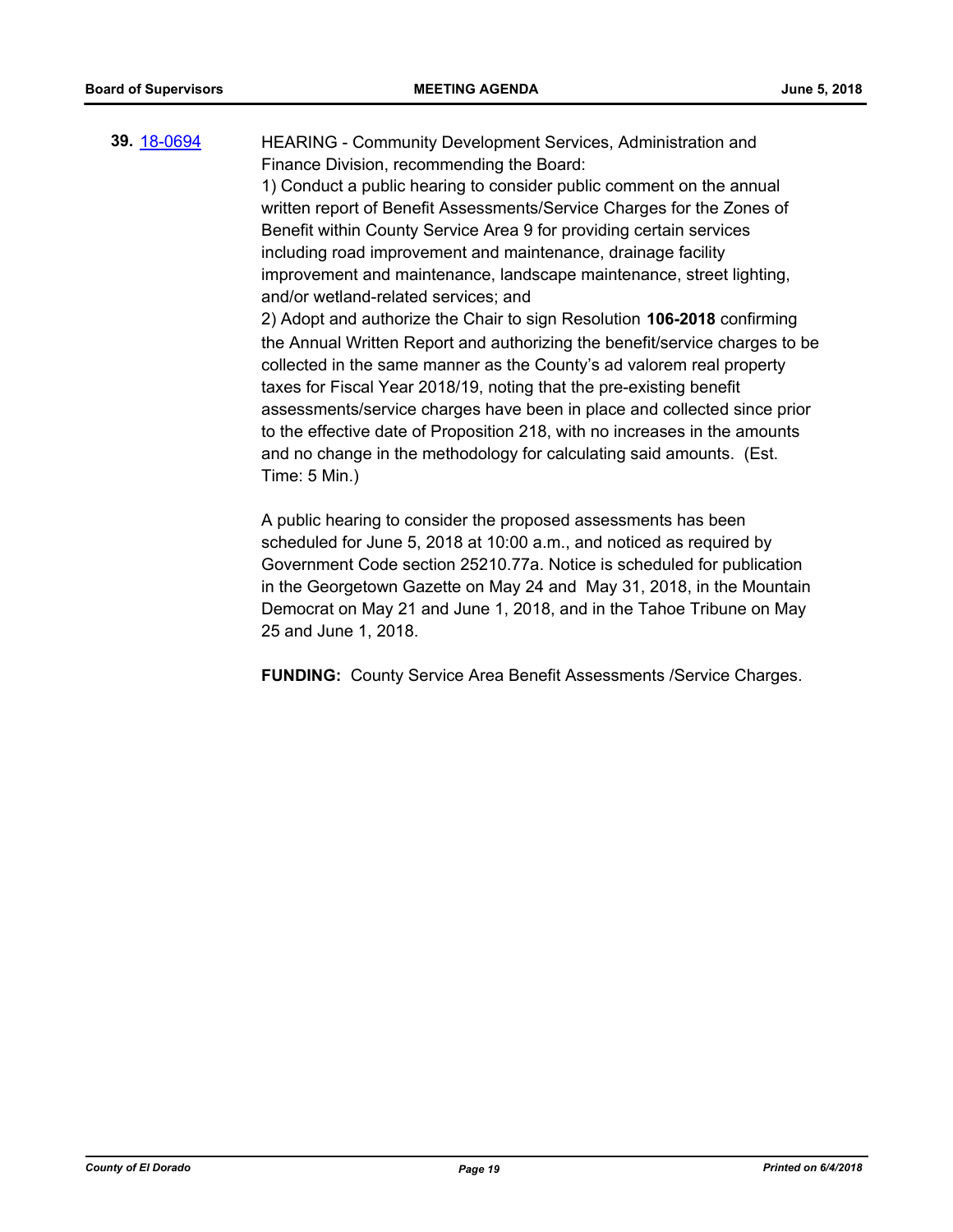**40.** [18-0695](http://eldorado.legistar.com/gateway.aspx?m=l&id=/matter.aspx?key=24039) HEARING - Community Development Services, Environmental Management Department, recommending the Board: 1) Conduct a public hearing to consider public comment on the Annual Written Report of Waste Management Fees County Service Area 10; and 2) Adopt and authorize the Chair to sign Resolution **107-2018** confirming the Annual Written Report and authorizing the waste management fees to be collected in the same manner as the County's ad valorem real property taxes for Fiscal Year 2018/19, noting that the pre-existing benefit assessments/service charges have been in place and collected since prior to the effective date of Proposition 218, with no increases in the amounts and no change in the methodology for calculating said amounts. (Est. Time: 5 Min.)

> A public hearing to consider the proposed assessments has been scheduled for June 5, 2018 at 10:00 a.m., and noticed as required by Government Code section 25210.77a. Notice is scheduled for publication in the Georgetown Gazette on May 24 and May 31, 2018, in the Mountain Democrat on May 21 and June 1, 2018 and in the Tahoe Tribune on May 25 and June 1, 2018.

**FUNDING:** County Service Area 10 Waste Management Fees.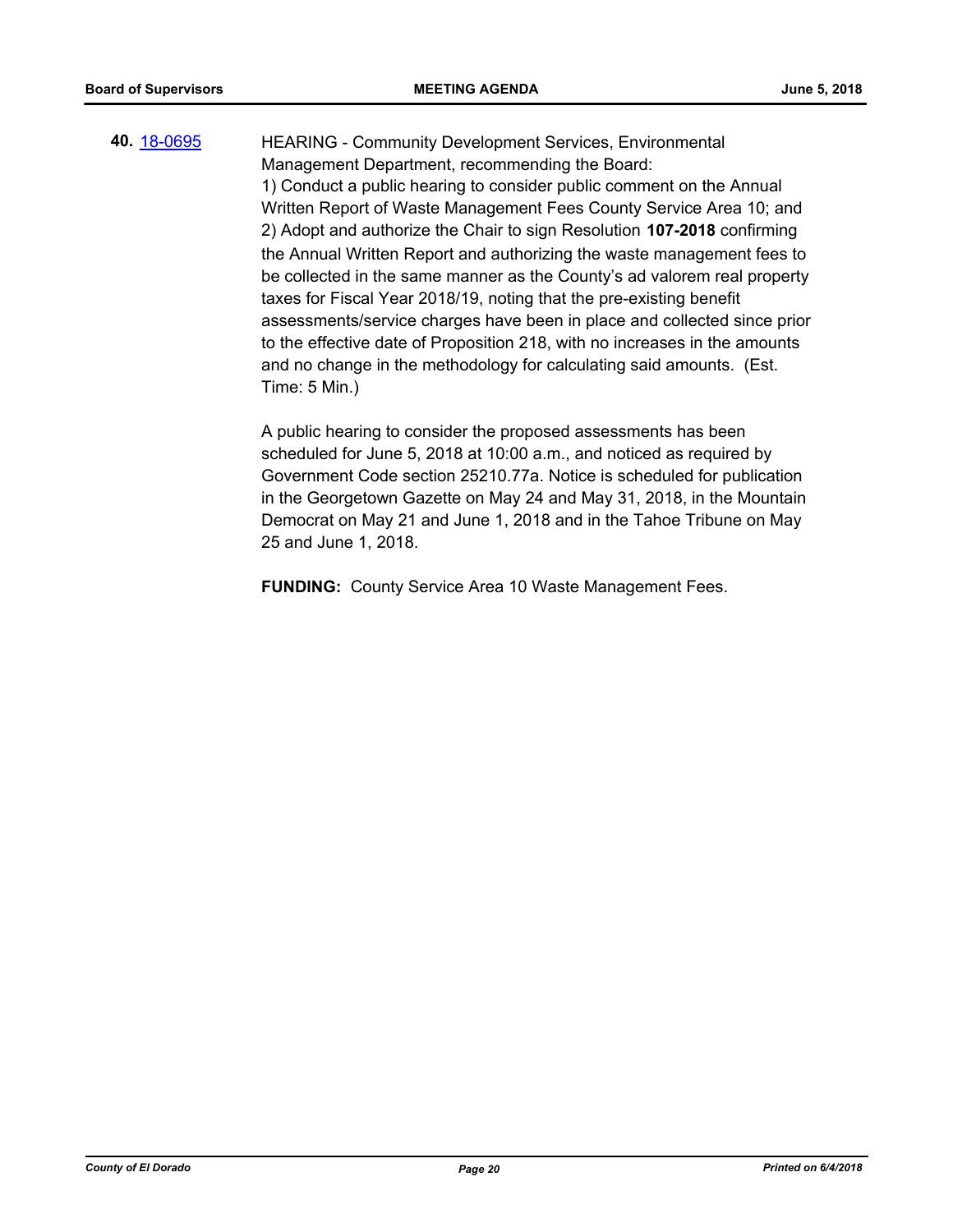#### **11:00 A.M. - TIME ALLOCATION**

**41.** [18-0691](http://eldorado.legistar.com/gateway.aspx?m=l&id=/matter.aspx?key=24035) HEARING - Health and Human Services Agency recommending the Board, acting as the Governing Board of the El Dorado County Public Housing Authority (PHA): 1) Adopt and authorize the Chair to sign Resolution **103-2018** to acknowledge the El Dorado County PHA as a high performing agency exempt from the requirement to submit an annual Agency Plan update to the U.S. Department of Housing and Urban Development and approve the updates to the PHA Administrative Plan for continued administration of the Housing Choice Voucher Program; and 2) Authorize the Chair to sign certifications or documents, if any, related to submittal of the 2018 Annual Administrative Plan Update List of Revisions to the U.S. Department of Housing and Urban Development. (Est. Time: 10 Min.) **FUNDING:** Federal funding administered by the Health and Human Services Agency. **42.** [18-0752](http://eldorado.legistar.com/gateway.aspx?m=l&id=/matter.aspx?key=24099) Supervisor Novasel, based upon the recommendation of the First 5 El Dorado Children and Families Commission, recommending the Board: 1) Make the following appointments to the First 5 El Dorado Children and Families Commission: Reappoint Janet Saitman, Community Representative, Term Expiration 05/31/2021; and Reappoint Drew Woodall, Community Representative, Term Expiration 05/31/2021; 2) Receive and file a Community Hub presentation from Kathleen Guerrero, Director; and 3) Adopt an update to First 5 El Dorado Children and Families 2016-2021 Strategic Plan pursuant to county ordinance code section 2.20.950(F). (Est. Time: 15 Min.)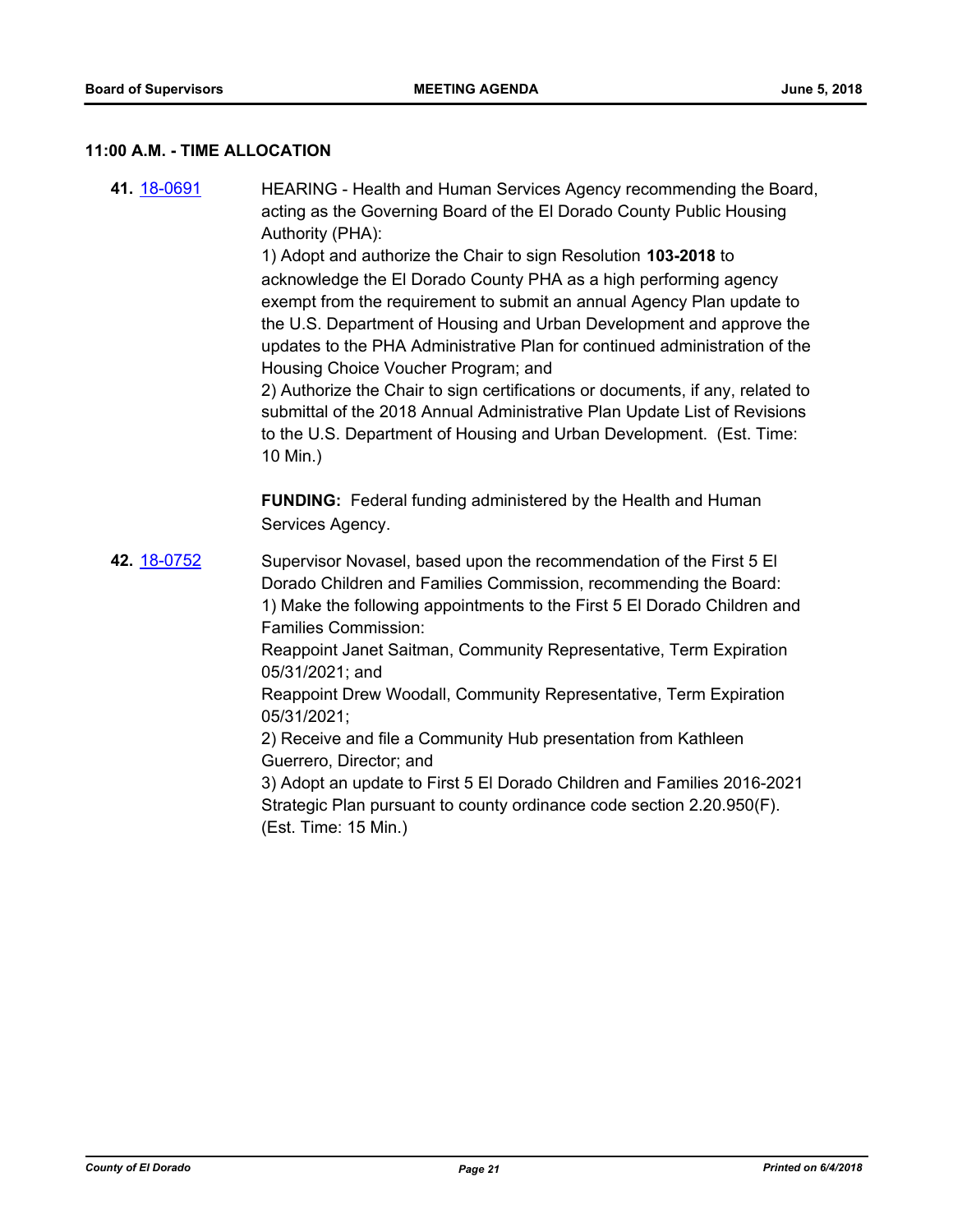#### **1:00 P.M. - TIME ALLOCATION**

- **43.** [18-0733](http://eldorado.legistar.com/gateway.aspx?m=l&id=/matter.aspx?key=24080) HEARING Community Development Services, Department of Transportation, recommending the Board: 1) Adopt and authorize the Chair to sign Resolution **076-2018** certifying the Addendum to the Final Environmental Impact Report (SCH 2016022018) for the Western Slope Roadway Capital Improvement Program and Traffic Impact Mitigation Fee Program for El Dorado County; and 2) Adopt and authorize the Chair to sign Resolution **077-2018** for the 2018 TIM Fee Schedule Update for Scenario 1, including the TIM Fee Zone Map and updated TIM Fee Nexus Study. (Est. Time: 1 Hr.)
	- **FUNDING:** Traffic Impact Mitigation Fee Program.

#### **ITEMS TO/FROM SUPERVISORS**

#### **CAO UPDATE**

#### **ADJOURNMENT**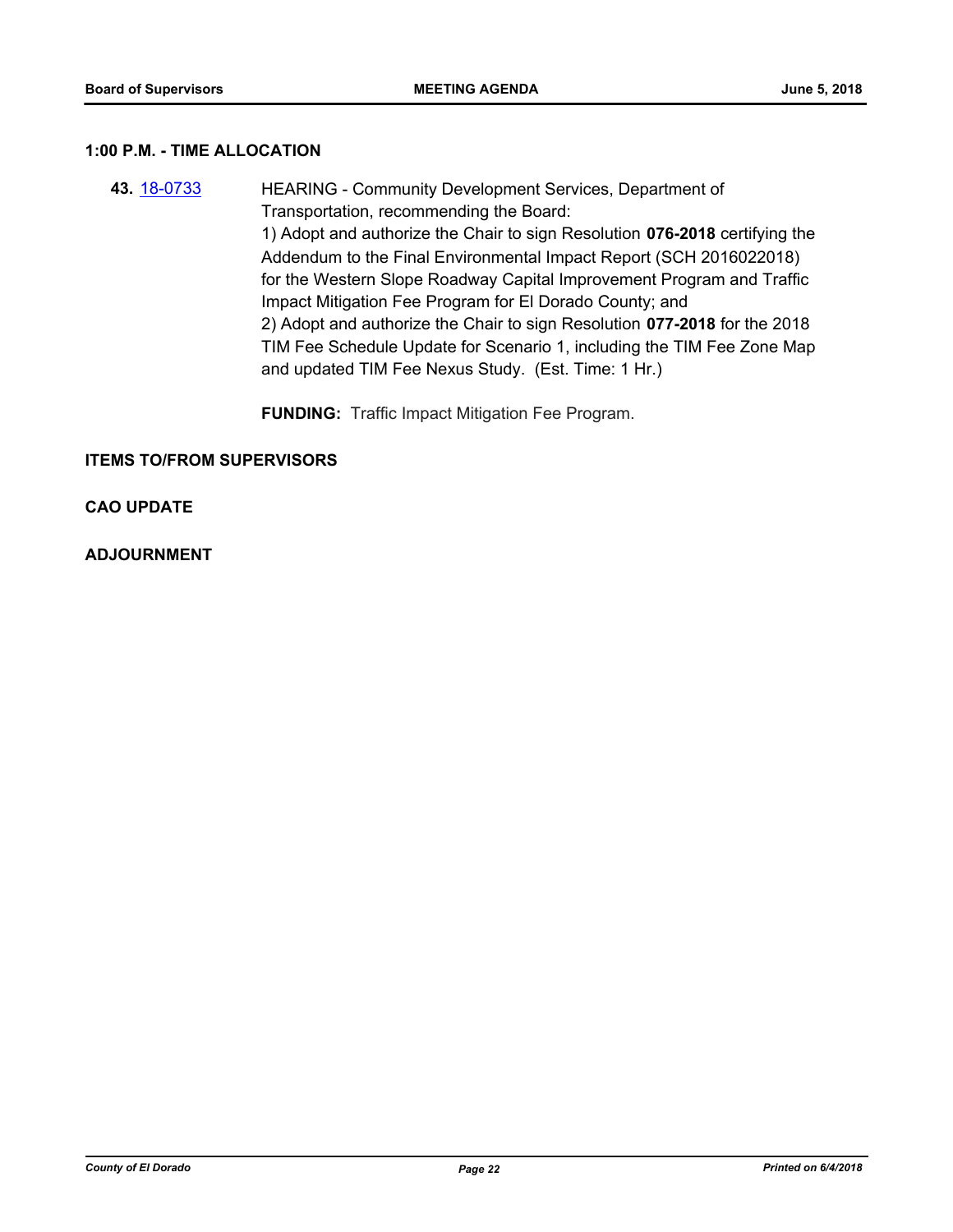## **CLOSED SESSION**

| 44. 18-0737 | Pursuant to Government Code Section 54957.6 - Conference with                                                                                 |
|-------------|-----------------------------------------------------------------------------------------------------------------------------------------------|
|             | Labor Negotiator: County Negotiator: Director of Human Resources                                                                              |
|             | and/or designee. Employee Organization: El Dorado County Employees                                                                            |
|             | Association Local No.1 representing employees in the General,                                                                                 |
|             | Professional, and Supervisory Bargaining Units; Operating Engineers                                                                           |
|             | Local No. 3 representing employees in the Trades & Crafts and                                                                                 |
|             | Corrections Bargaining Units; El Dorado County Probation Officer's                                                                            |
|             | Association; Deputy Sheriffs Association representing employees in the                                                                        |
|             | Law Enforcement Unit; El Dorado County Criminal Attorney Association; El<br>Dorado County Deputy County Counsel Association; El Dorado County |
|             | Managers Association; El Dorado County Law Enforcement Managers                                                                               |
|             | Association; and Unrepresented Employees. (Est. Time: 20 Min.)                                                                                |
| 45. 18-0833 | <b>Pursuant to Government Code Section 54957- Public Employee</b>                                                                             |
|             | Performance Evaluation. Title: Air Pollution Control Officer. (Est. Time:<br>10 Min.)                                                         |
| 46. 18-0915 | Conference with Legal Counsel - Existing Litigation pursuant to                                                                               |
|             | Government Code Section 54956.9(d)(1). Title: Clough v. County of El                                                                          |
|             | Dorado. Number of potential cases: (1). (Est. Time: 10 Min.)                                                                                  |
| 47. 18-0916 | Conference with Legal Counsel - Initiation of Litigation pursuant to                                                                          |
|             | Government Code Section 54956.9(d)(4). Title: El Dorado County v. City                                                                        |
|             | of South Lake Tahoe (56 acres) Number of potential cases: (1). (Est.                                                                          |
|             | Time: 10 Min.)                                                                                                                                |